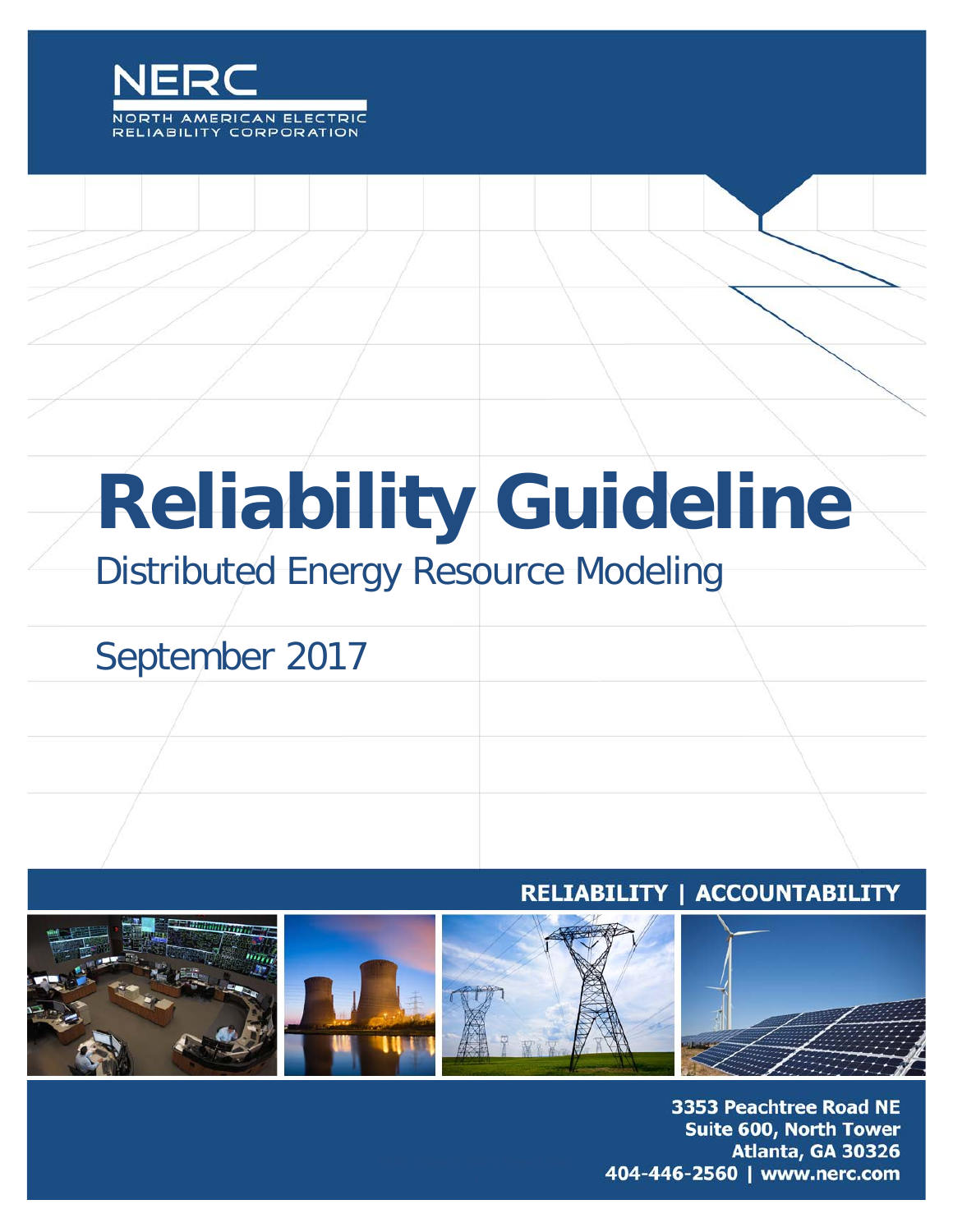## **Table of Contents**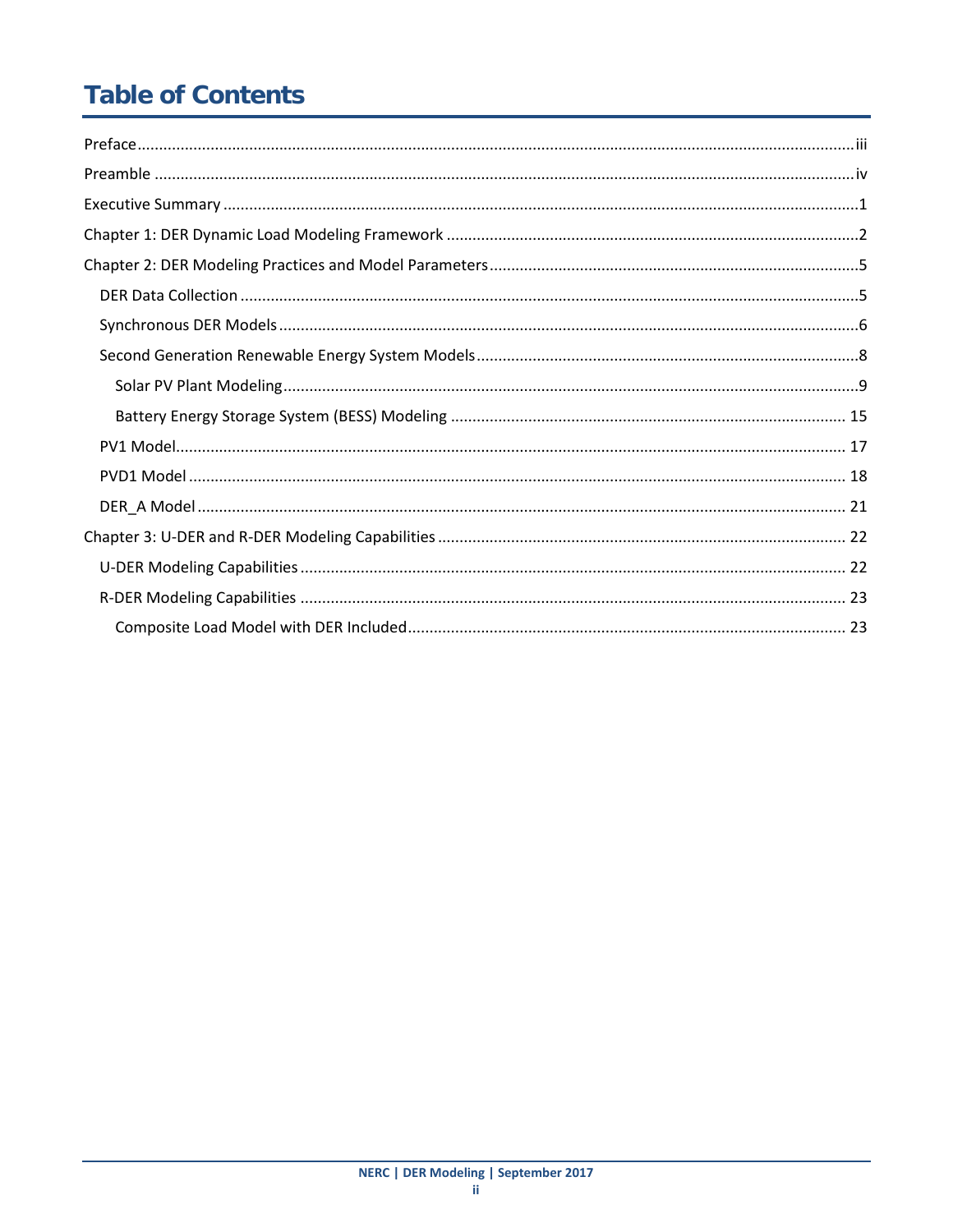<span id="page-2-0"></span>The North American Electric Reliability Corporation (NERC) is a not-for-profit international regulatory authority whose mission is to assure the reliability of the bulk power system (BPS) in North America. NERC develops and enforces Reliability Standards; annually assesses seasonal and long-term reliability; monitors the BPS through system awareness; and educates, trains, and certifies industry personnel. NERC's area of responsibility spans the continental United States, Canada, and the northern portion of Baja California, Mexico. NERC is the electric reliability organization (ERO) for North America, subject to oversight by the Federal Energy Regulatory Commission (FERC) and governmental authorities in Canada. NERC's jurisdiction includes users, owners, and operators of the BPS, which serves more than 334 million people.

The North American BPS is divided into eight Regional Entity (RE) boundaries as shown in the map and corresponding table below.



*The North American BPS is divided into eight Regional Entity (RE) boundaries. The highlighted areas denote overlap as some load-serving entities participate in one Region while associated transmission owners/operators participate in another.*

| <b>FRCC</b>     | <b>Florida Reliability Coordinating Council</b> |
|-----------------|-------------------------------------------------|
| <b>MRO</b>      | <b>Midwest Reliability Organization</b>         |
| <b>NPCC</b>     | <b>Northeast Power Coordinating Council</b>     |
| <b>RF</b>       | <b>ReliabilityFirst Corporation</b>             |
| <b>SERC</b>     | <b>SERC Reliability Corporation</b>             |
| <b>SPP RE</b>   | Southwest Power Pool Regional Entity            |
| <b>Texas RE</b> | <b>Texas Reliability Entity</b>                 |
| <b>WECC</b>     | <b>Western Electricity Coordinating Council</b> |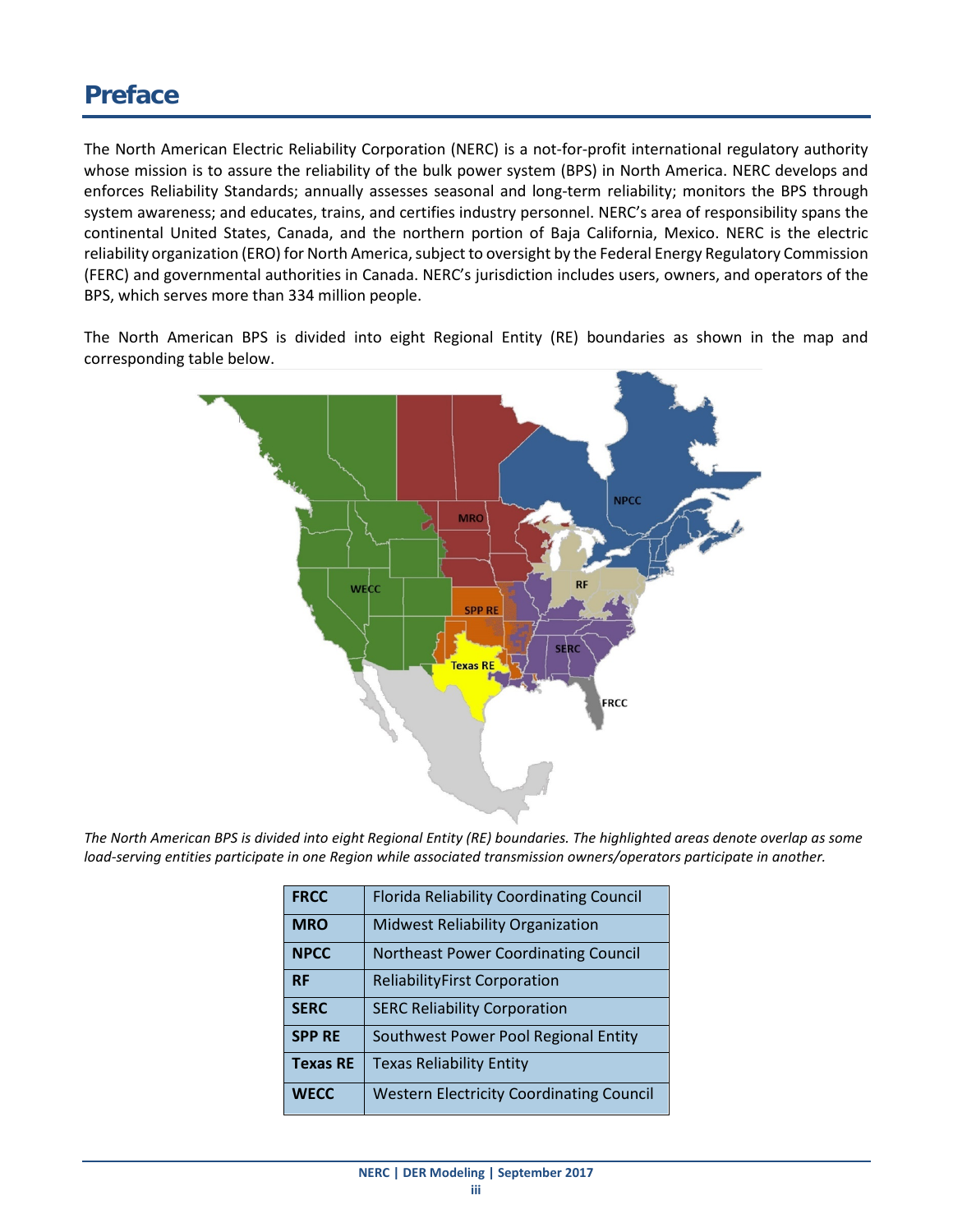## <span id="page-3-0"></span>**Preamble**

NERC, as the FERC-certified electric reliability organization (ERO),<sup>[1](#page-3-1)</sup> is responsible for the reliability of the Bulk Electric System (BES) and has a suite of tools to accomplish this responsibility, including but not limited to the following: lessons learned, reliability and security guidelines, assessments and reports, the Event Analysis program, the Compliance Monitoring and Enforcement Program, and Reliability Standards. Each entity, as registered in the NERC compliance registry, is responsible and accountable for maintaining reliability and compliance with the Reliability Standards to maintain the reliability of their portions of the BES.

It is in the public interest for NERC to develop guidelines that are useful for maintaining or enhancing the reliability of the BES. The NERC Technical Committees—the Operating Committee, the Planning Committee, and the Critical Infrastructure Protection Committee—are authorized by the NERC Board of Trustees (Board) to develop Reliability and Security Guidelines per their charters.<sup>[2](#page-3-2)</sup> These guidelines establish voluntary recommendations, considerations, and industry best practices on particular topics for use by users, owners, and operators of the BES to help assess and ensure BES reliability. These guidelines are prepared in coordination between NERC Staff and the NERC Technical Committees. As a result, these guidelines represent the collective experience, expertise, and judgment of the industry.

The objective of each reliability guideline is to distribute key practices and information on specific issues to support high levels of BES reliability. Reliability guidelines do not provide binding norms and are not subject to compliance and enforcement (unlike Reliability Standards that are monitored and subject to enforcement). Guidelines are strictly voluntary and are designed to assist in reviewing, revising, or developing individual entity practices to support reliability for the BES. Further, guidelines are not intended to take precedence over Reliability Standards, regional procedures, or regional requirements. Entities should review this guideline in conjunction with Reliability Standards and periodic review of their internal processes and procedures, and make any needed changes based on their system design, configuration, and business practices.

<span id="page-3-1"></span> <sup>1</sup> <http://www.ferc.gov/whats-new/comm-meet/072006/E-5.pdf>

<span id="page-3-2"></span><sup>2</sup> [http://www.nerc.com/comm/OC/Related%20Files%20DL/OC%20Charter%2020131011%20\(Clean\).pdf](http://www.nerc.com/comm/OC/Related%20Files%20DL/OC%20Charter%2020131011%20(Clean).pdf) [http://www.nerc.com/comm/CIPC/Related%20Files%20DL/CIPC%20Charter%20\(2\)%20with%20BOT%20approval%20footer.pdf](http://www.nerc.com/comm/CIPC/Related%20Files%20DL/CIPC%20Charter%20(2)%20with%20BOT%20approval%20footer.pdf) <http://www.nerc.com/comm/PC/Related%20Files%202013/PC%20Charter%20-%20Board%20Approved%20November%202013.pdf>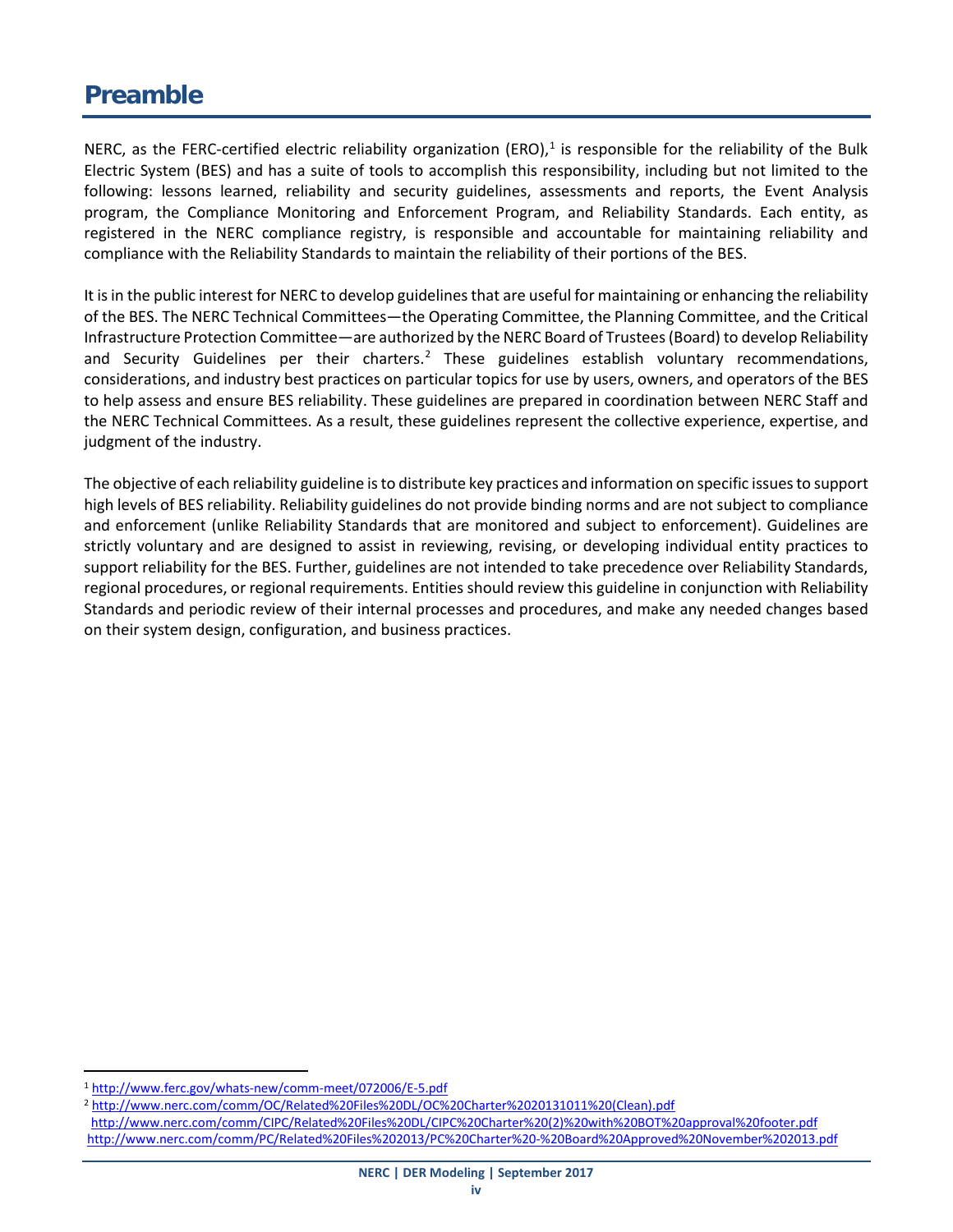## <span id="page-4-0"></span>**Executive Summary**

The NERC Load Modeling Task Force (LMTF) published a Reliability Guideline on Modeling Distributed Energy Resources (DER) in Dynamic Load Models<sup>[3](#page-4-1)</sup>, which laid a framework for modeling DER for dynamic simulations as well as in the powerflow base cases. The following definitions were created for the purposes of dynamic modeling<sup>[4](#page-4-2)</sup> specified in the guideline:

- **Utility-Scale Distributed Energy Resources (U-DER):** DER directly connected to the distribution bus<sup>5</sup> or connected to the distribution bus through a dedicated, non-load serving feeder. These resources are specifically three-phase interconnections, and can range in capacity, for example, from 0.5 to 20 MW although facility ratings can differ.
- **Retail-Scale Distributed Energy Resources (R-DER):** DER that offsets customer load. These DER include residential<sup>[6](#page-4-4)</sup>, commercial, and industrial customers. Typically, the residential units are single-phase while the commercial and industrial units can be single- or three-phase facilities.

<span id="page-4-8"></span>The NERC Distributed Energy Resources Task Force (DERTF) developed a report<sup>[7](#page-4-5)</sup> that includes a chapter on DER modeling recommendations for BPS planning studies. In the report, the DERTF developed detailed, comprehensive definitions for DER; however, while the two definitions described above are not referenced in the DER report definitions, they directly support dynamic modeling of these distribution-connected resources. U-DER represents resources directly connected to, or closely connected to, the distribution bus that may have more complex controls associated with their interconnection. R-DER represents the truly distributed resources throughout the distribution system whose controls are generally reflective of IEEE Std. 1547<sup>[8](#page-4-6)</sup> or other relevant requirements for the region they are being interconnected (e.g., California Rule 21). This guideline follows the modeling practices recommended in the DER report that differentiate between types of generating resources (prime mover, synchronous/non-synchronous) by the location of their interconnection to the distribution system and by the vintage technical interconnection requirements they comply with.

As the penetration of DER continues to increase across North America, Transmission Planners (TPs) and Planning Coordinators (PCs) are faced with the challenge<sup>[9](#page-4-7)</sup> of collecting information from their Distribution Providers (DPs) (and Resource Planners (RPs), if applicable) for resources connected to the distribution system and representing them with relatively newer and evolving models. With a framework established for modeling DER, the purpose of this guideline is to provide information relevant for collecting the data needed by TPs and PCs to sufficiently represent and model different types of U-DER and R-DER in stability analyses of the BPS. As a growing component of the overall load characteristic, it is important the TPs and PCs are able to assess how DER performance impacts the BPS. This guideline brings together many different reference materials into a consolidated guidance document for industry's use when modeling DER for interconnection-wide powerflow cases and dynamic simulations. More detailed, localized studies may require additional or more advanced modeling, as deemed necessary or appropriate. The modeling practices described here may also be modified to meet the needs of particular systems or utilities, and are intended as a reference point for interconnection-wide modeling practices.

<span id="page-4-1"></span><sup>&</sup>lt;sup>3</sup> This guideline was approved by the NERC Planning Committee in December 2016, and can be foun[d HERE.](http://www.nerc.com/pa/RAPA/rg/ReliabilityGuidelines/Reliability%20Guideline%20-%20Modeling%20DER%20in%20Dynamic%20Load%20Models.pdf)

<span id="page-4-2"></span><sup>&</sup>lt;sup>4</sup> This guideline uses the composite load model to illustrate the recommended practices. Other load models could be used; however, the NERC Load Modeling Task Force (LMTF) is supporting the advancement, improvement, and use of the composite load model.

<span id="page-4-3"></span><sup>&</sup>lt;sup>5</sup> The distribution bus is connected to a transmission voltage bus via the transmission-distribution transformer. Resources not directly connected to this bus do not meet the criteria for this definition.

<span id="page-4-4"></span><sup>&</sup>lt;sup>6</sup> This also applies to community DER that do not serve any load directly but are interconnected directly to a distribution load serving feeder.

<span id="page-4-6"></span><span id="page-4-5"></span><sup>&</sup>lt;sup>7</sup> The DERTF report was approved by NERC Board of Trustees in February 2017 and is available [HERE.](http://www.nerc.com/comm/Other/essntlrlbltysrvcstskfrcDL/Distributed_Energy_Resources_Report.pdf)<br><sup>8</sup> IEEE Std. 1547-2003, "IEEE Standard for Interconnecting Distributed Resources with Electric Power Systems," IEEE, July

<span id="page-4-7"></span><sup>9</sup> This work should be conducted in coordination with distribution and DER generation entities, as applicable, to ensure sufficient data is available through interconnection agreements and relevant standards.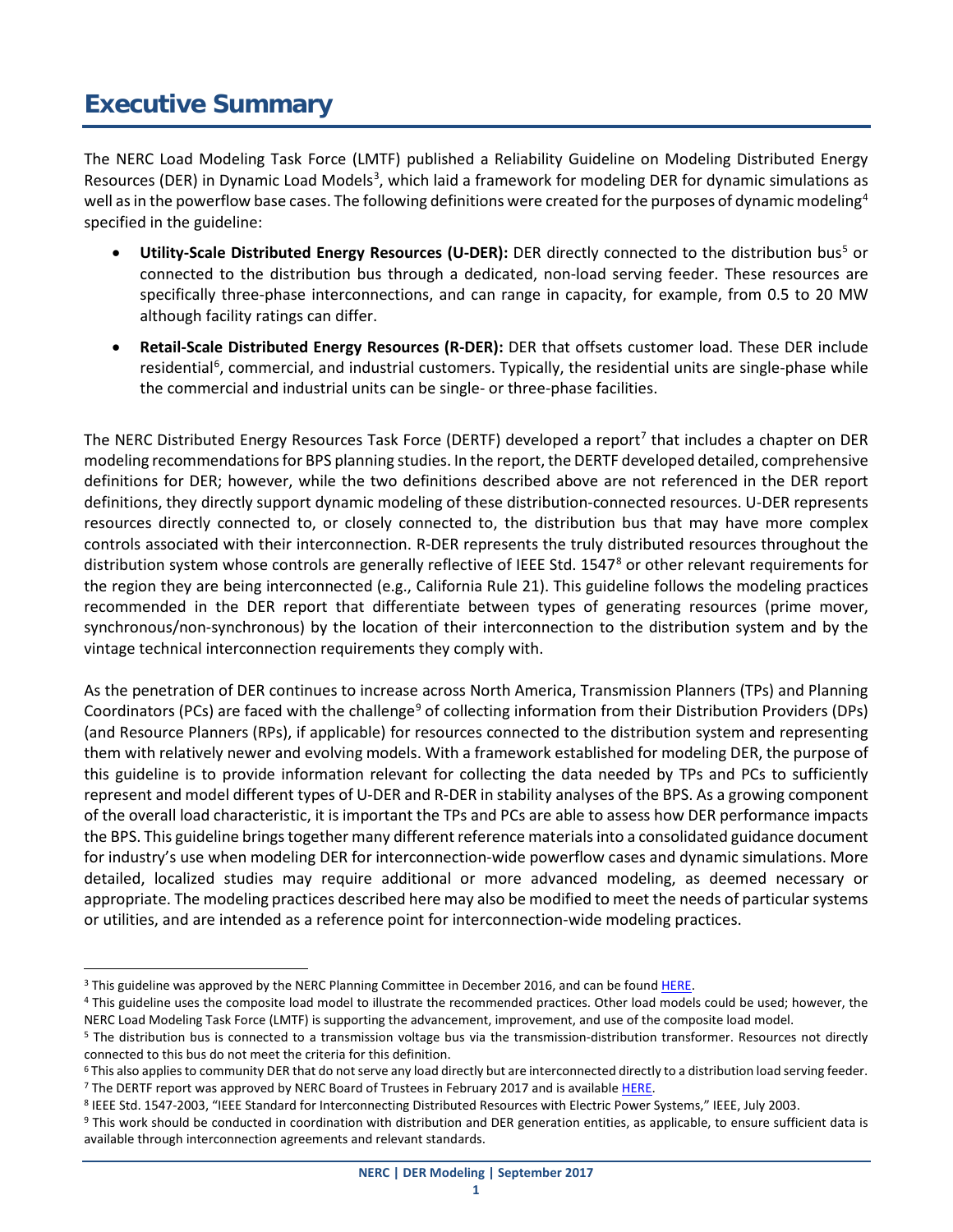## <span id="page-5-0"></span>**Chapter 1: DER Dynamic Load Modeling Framework**

U-DER and R-DER should be accounted for in dynamic simulations as well as in the powerflow base case. Modeling the U-DER and R-DER in the powerflow provides an effective platform for linking this data to the dynamics records and ensuring that the dynamics of these resources are accounted for. This section discusses the recommended practices for both U-DER and R-DER modeling.

It is recommended that TPs and PCs, in conjunction with their DPs, identify MVA thresholds where U-DER should be explicitly modeled and R-DER should be accounted for in the powerflow and dynamics cases. DPs should provide information to TPs and PCs to support the development of representative dynamic load models, including information pertaining to DER. TPs and PCs should identify MVA thresholds where U-DER should be explicitly modeled and R-DER should be accounted for in the powerflow and dynamics cases. The thresholds, for example, should be based on an individual resource's impact on the system as well as an aggregate impact of many DER, including:

- Gross aggregate nameplate rating of an individual U-DER facility directly connected to the distribution bus or interconnected to the distribution bus through a dedicated, non-load serving feeder; and
- Gross aggregate nameplate rating of all connected R-DER that offset customer load including residential, commercial, and industrial customers.

Table 1.1 shows an example framework for modeling U-DER and R-DER, with thresholds determined based on engineering judgment applicable to the TP or PC electrical characteristics and processes.

- **U-DER Modeling:** Any individual U-DER facility rated at or higher than the defined threshold should be modeled explicitly in the powerflow case at the low-side of the transmission-distribution transformer. A dynamics record could be used to account for the transient behavior<sup>[10](#page-5-1)</sup> of this facility. U-DER less than the defined threshold should be accounted for as an R-DER as described below. Multiple similar U-DER connected to the same substation low-side bus could be modeled as an aggregate resource as deemed suitable by the TP or PC.
- **R-DER Modeling:** If the gross aggregate nameplate rating of R-DER connected to a feeder exceeds this threshold, these DER should be accounted for in dynamic simulations as part of the dynamic load model. While this may not require any explicit model representation in the powerflow base case, the amount of R-DER should be accounted for in the load record and/or integrated into the dynamic load model.<sup>[11](#page-5-2)</sup>

<span id="page-5-1"></span><sup>&</sup>lt;sup>10</sup> Depending on complexity of the actual U-DER, for inverter-coupled U-DER, more sophisticated models such as the second generation generic renewable energy system models may also be used (i.e. *regc\_a*, *reec\_b* and *repc\_a*). Other U-DER (e.g. synchronous gas or steamturbine generators) can also be modeled using standard models available in commercial software platforms.

<span id="page-5-2"></span><sup>&</sup>lt;sup>11</sup> The NERC DER Task Force recommends that all forms of DER be accounted for (no load netting) to the best ability possible. Therefore, it is recommended that the R-DER threshold be currently set to 0 MVA. This would account for all R-DER resources as part of the load record and distinctly capture the amount of R-DER represented within the load.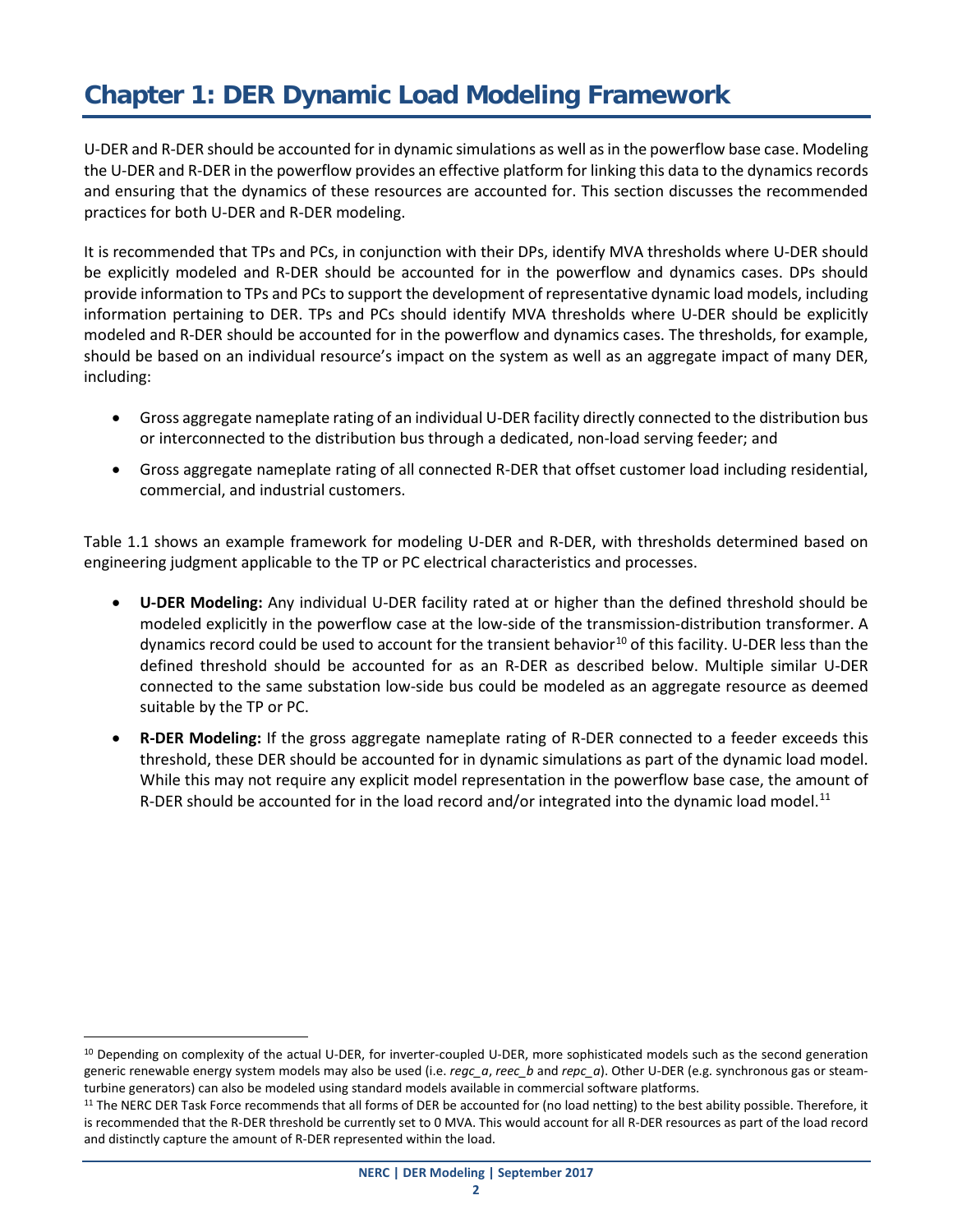| Table 1.1: Example of U-DER and R-DER Modeling Thresholds |                                                                                                                                                                                                                        |                   |  |  |  |  |  |
|-----------------------------------------------------------|------------------------------------------------------------------------------------------------------------------------------------------------------------------------------------------------------------------------|-------------------|--|--|--|--|--|
| <b>Criteria</b>                                           | <b>Description</b>                                                                                                                                                                                                     | <b>Threshold</b>  |  |  |  |  |  |
| <b>U-DER Modeling</b>                                     | Gross aggregate nameplate rating <sup>12</sup> of an individual U-DER facility<br>directly connected to the distribution bus or interconnected to the<br>distribution bus through a dedicated, non-load serving feeder | MVA <sup>13</sup> |  |  |  |  |  |
| <b>R-DER Modeling</b>                                     | Gross aggregate nameplate rating $14$ of all connected R-DER on the<br>feeder that offset customer load including residential, commercial,<br>and industrial customers                                                 | <b>MVA</b>        |  |  |  |  |  |

Figure 1.1 shows the conventional powerflow representation of the load in a powerflow base case and the recommended representation that explicitly models U-DER above a given size threshold. Note that each U-DER above the threshold would be modeled explicitly via its own step-up transformer, as applicable, to the low-side bus. If the U-DER is connected through a dedicated feeder or circuit to the low-side bus, then that would also be explicitly modeled in the powerflow. The load is also connected to the low-side bus.



**Figure 1.1: Representing Utility-Scale DER (U-DER) in the Powerflow Base Case**

Once represented in the powerflow model in this manner, the data for the composite load model (CLM) should be modified to account for explicit representation of the R-DER and the transmission-distribution transformer. Figure 1.2 shows the CLM where the distribution transformer impedance is not represented in the dynamic record; it is modeled explicitly in the powerflow to accommodate one or more U-DER. The transformer impedance is not represented in the CLM (impedance set to zero in the dynamic load model); therefore, any LTC modeling<sup>[15](#page-6-3)</sup> would be done outside the CLM such as enabling tap changing in the powerflow<sup>[16](#page-6-4)</sup> and using the *ltc1* model<sup>[17](#page-6-5)</sup> in dynamic simulations. The motor load and distribution equivalent feeder impedance is modeled as part of the CLM<sup>18</sup>, and the R-DER are represented at the load bus based on the input in the powerflow load record while the load is fully accounted for rather than any net load reduction.

<span id="page-6-0"></span> $12$  This could be represented as a percentage of the sum of load serving capacity of all step-down transformer(s) supplying the distribution bus for that associated load record being modeled.

<span id="page-6-1"></span><sup>&</sup>lt;sup>13</sup> This is intentionally left blank as a template or placeholder for applying this in a particular TP or PC footprint.

<span id="page-6-2"></span><sup>&</sup>lt;sup>14</sup> This could be represented as a percentage of the sum of load serving capacity of all step-down transformer(s) supplying the distribution bus for that associated load record being modeled.

<span id="page-6-3"></span><sup>15</sup> Utilities using transformers without ULTC capability but with voltage regulators at the head of the feeder could model this in the CLM with a minimal transformer impedance but active LTC to represent the voltage regulator.

<span id="page-6-4"></span><sup>&</sup>lt;sup>16</sup> For example, by specifying settings in the transformer record and enabling tap changing in the power flow solution options.

<span id="page-6-5"></span><sup>&</sup>lt;sup>17</sup> Software vendors are exploring the concept of applying an area-, zone-, or owner-based LTC model that could be applied to all applicable transformers to address LTC modeling.

<span id="page-6-6"></span><sup>&</sup>lt;sup>18</sup> In certain situations, for example where high R-DER penetration is expected, and where advanced "smart inverter functions" should be modeled, explicit modeling of the distribution transformer, equivalent feeder impedance, load bus, and DER models may be effective.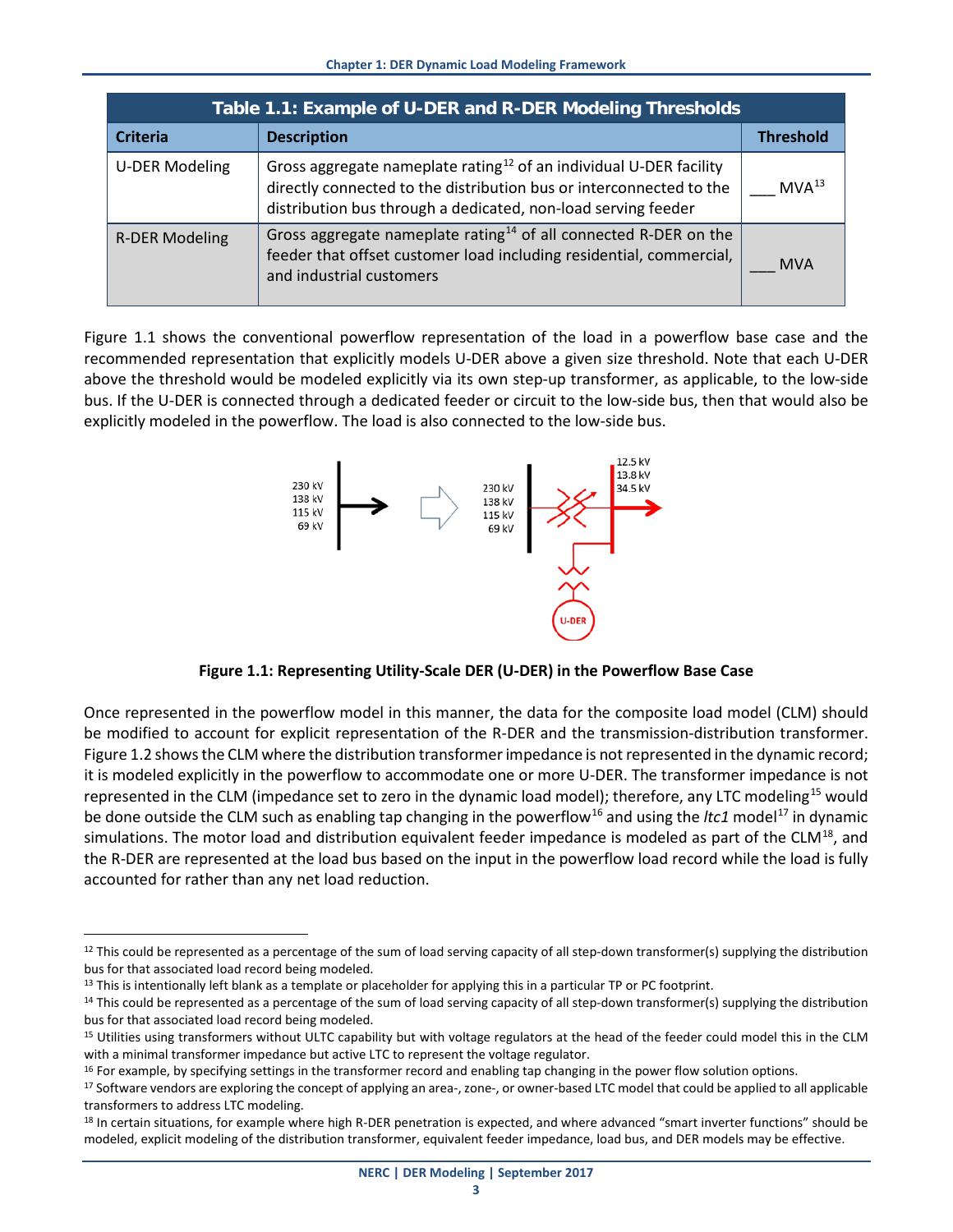

#### **Figure 1.2: Dynamic Load Model Representation with U-DER Represented in the Powerflow Base Case**

To capture the R-DER in the powerflow solution, the load records should have the capability to input the R-DER quantity in the powerflow. It is recommended that all software platforms adopt<sup>[19](#page-7-0)</sup> the same approach to unify this modeling practice and enable flexibility for capturing DER as part of the load records. Figure 1.3 shows an example of the R-DER included in the powerflow load records. The red box shows the R-DER specified, for example 80 MW and 20 Mvar of actual load with 40 MW and 0 Mvar of R-DER at Bus 2. The blue box shows the net load equal to the actual load less the R-DER quantity specified for MW and Mvar, defined as:

#### $Net\ MW = MW_{load} - Dist\ MW_{R-DER}$

 $Net Mvar = Mvar_{load} - Dist Mvar_{R-DER}$ 

| <b>Bus</b> |         | Load  | Number of Name of Bus Area Name of Zone Name of ID Status<br><b>Load</b> |                 | <b>MW</b> | Mvar  | <b>MVA</b>          |       | S MW S Mvar Dist Status Dist MW Dist Mvar Dist MW Dist Mvar Net Mvar Net MW | Input  | Input |         |       |        |                |
|------------|---------|-------|--------------------------------------------------------------------------|-----------------|-----------|-------|---------------------|-------|-----------------------------------------------------------------------------|--------|-------|---------|-------|--------|----------------|
|            | 2 Two   | Top   |                                                                          | 1 Closed        | 80.00     | 20.00 | 82.46               | 80.00 | 20.00 Closed                                                                | 40.00  | 0.00  | 40,000  | 0.000 | 20,000 | 40,000         |
|            | 3 Three | Top   |                                                                          | 1 Closed 220.00 |           |       | 40.00 223.61 220.00 |       | 40.00 Open                                                                  | 110.00 |       |         |       |        | 40,000 220,000 |
|            | 4 Four  | Top   |                                                                          | 1 Closed 160.00 |           |       | 30.00 162.79 160.00 |       | 30.00 Closed                                                                | 80.00  | 0.00  | 80,000  | 0.000 |        | 30,000 80,000  |
|            | 5 Five  | Top   |                                                                          | 1 Closed 260.00 |           | 40.00 | 263.06 260.00       |       | 40.00 Open                                                                  | 130.00 |       |         |       |        | 40.000 260.000 |
|            | 6 Six   | Left  |                                                                          | 1 Closed 400.00 |           | 0.00  | 400.00 400.00       |       | 0.00 Closed                                                                 | 200.00 | 0.00  | 200,000 | 0.000 |        | 0.000 200.000  |
|            | 7 Seven | Right |                                                                          | 1 Closed 400.00 |           | 0.00  | 400.00 400.00       |       | 0.00 Closed                                                                 | 200.00 | 0.00  | 200,000 | 0.000 |        | 0.000 200.000  |

#### **Figure 1.3: Capturing R-DER in the Powerflow Load Records [Source: PowerWorld]**

The R-DER represented in the powerflow would be based on the MVA threshold values established by the TP or PC in Table 1.1 for R-DER Modeling. It is also recommended that the software vendors include a DER input column representing the capacity of DER for each load. This should aid in accurate accounting of DER for sensitivity analysis and base case modifications.

- 1. All software platforms should adopt a unified approach to modeling R-DER as part of the the load records in the powerflow.
- 2. Software vendors should include R-DER inputs for active and reactive power generation, and active power capacity of DER for each load. DER zone should also be considered.

<span id="page-7-0"></span> <sup>19</sup> Some software platforms have adopted this approach; NERC LMTF is working with all major software vendors to develop this capability.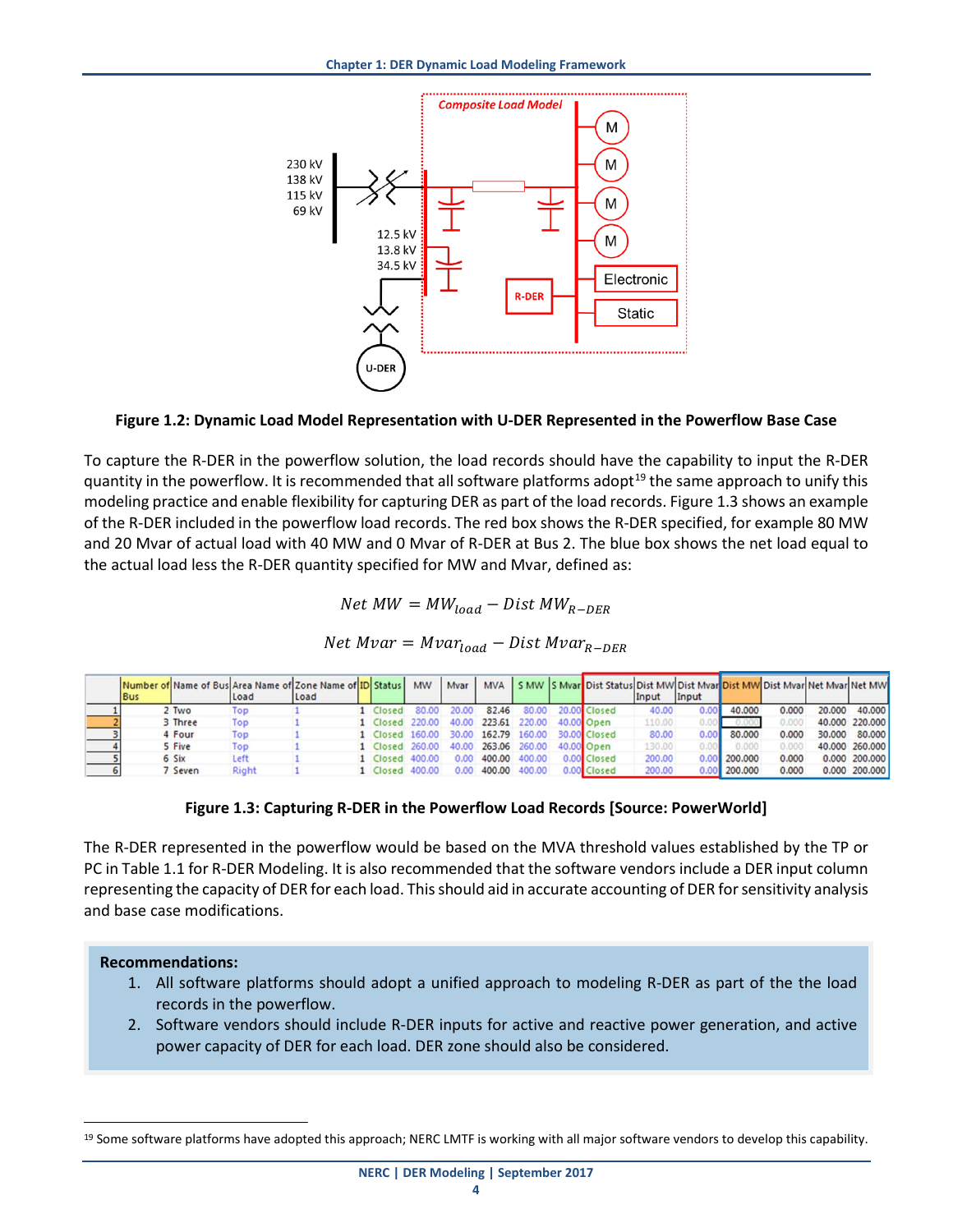## <span id="page-8-0"></span>**Chapter 2: DER Modeling Practices and Model Parameters**

This section provides recommended modeling practices and different DER modeling options to be considered when representing DER in stability simulations. Default parameters are also provided as a reference for situations where no further information is available. The models described here are based on those commonly available in commercial software tools as part of the standard model libraries. Parameter values are based on engineering judgment and experience modeling DER and BPS-connected resources.

The models described here are applicable to interconnection-wide modeling and the majority of positive sequence simulations. However, the PC or TP may determine that more detailed modeling may be necessary for special studies such as very high penetration of DER and/or low available short circuit systems. These studies may require the need for more complex and detailed models such as electromagnetic transient (EMT) type models.

## <span id="page-8-1"></span>**DER Data Collection**

TPs and PCs are required to develop steady-state and dynamic models for interconnection-wide base case creation. As part of this process, as outlined in MOD-032-1, each PC and each of its TPs jointly develop data requirements and reporting procedures for the PC's planning area. In addition to the aggregate demand collected from the Load Serving Entity (LSE)<sup>20</sup>, accurate modeling of DER should also be included in the data collection process. Accurate modeling of DER as part of the overall demand and load composition is critical for accurate and representative modeling of the overall end-use load in both the powerflow and dynamics cases. DPs (and RPs, if applicable) should coordinate with their respective TP and PC to provide sufficient steady-state and dynamics data to accurately represent the aggregate loads, aggregate R-DER and distinct U-DER for their system. At a minimum, TPs and PCs should have the following information related DER:

- U-DER
	- Type of generating resource (e.g., reciprocating engine, wind, solar PV, battery energy storage)
	- **Distribution bus nominal voltage where the U-DER is connected**
	- **Feeder characteristics for connecting U-DER to distribution bus, if applicable**
	- Capacity of each U-DER resource (Pmax, Qmax, rated MVA, rated power factor, capability curve of U-DER reactive output with respect to different real power outputs down to Pmin)
	- Vintage of IEEE 1547 (e.g., -2003) or other relevant interconnection standard requirements that specify DER performance of legacy and modern DER (e.g., CA Rule 21)
	- Actual plant control modes in operation voltage control, frequency response, active-reactive power priority
- R-DER
	- As available, aggregate information characterizing the distribution circuits where R-DER are connected
	- Aggregate capacity (Pmax, Qmax) of R-DER for each feeder or load as represented in the powerflow base case and a reasonable representation of the aggregate "capability curve" of reactive output with respecet to different real power outputs down to Pmin
	- Vintage of IEEE 1547 (e.g., -2003) or other relevant interconnection standard requirements that specify DER performance of legacy and modern DER (e.g., CA Rule 21)

<span id="page-8-2"></span><sup>&</sup>lt;sup>20</sup> LSE is no longer a NERC registration; data should be collected in coordination with the DP.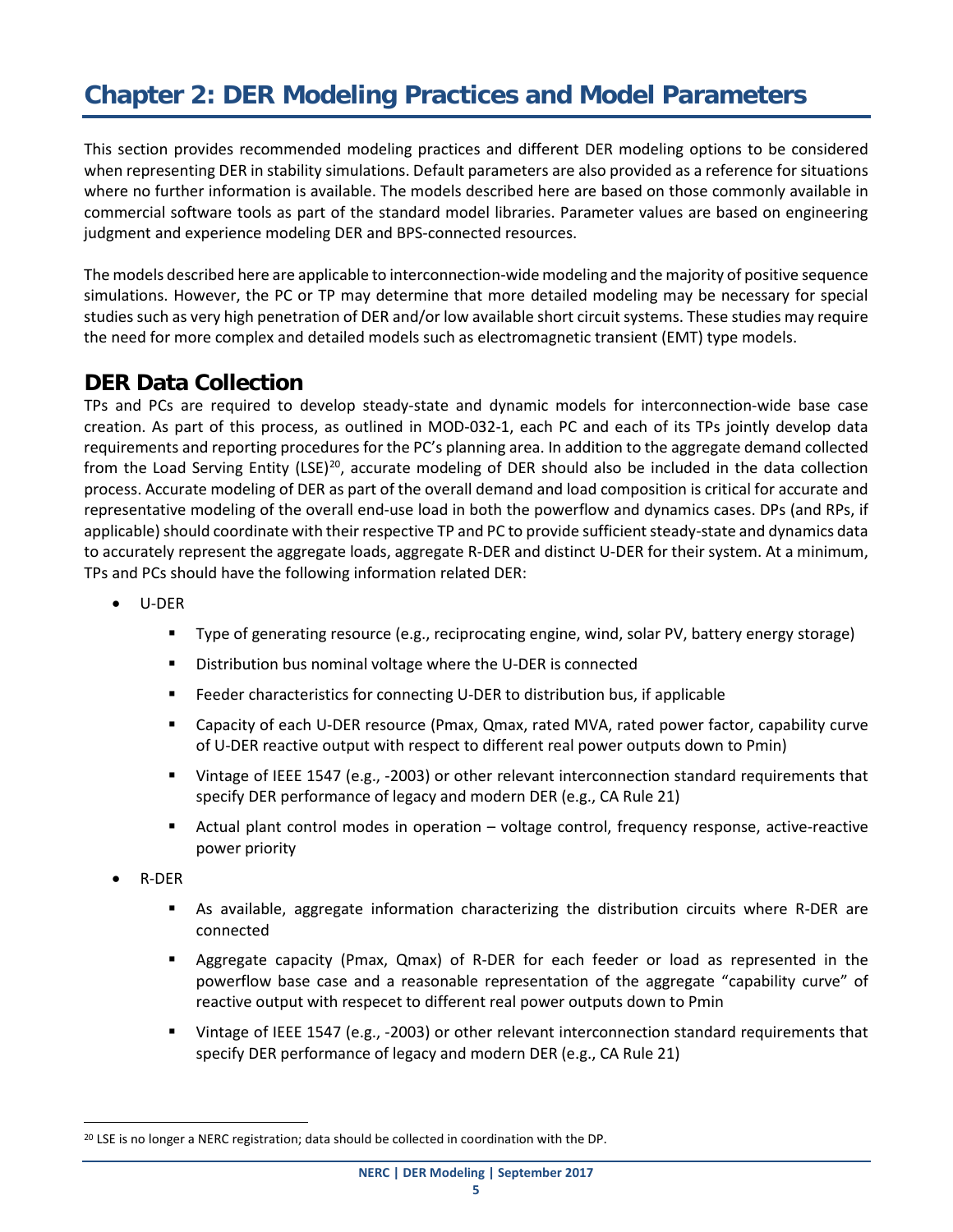| Table 2.1: Data Collection Applicability to U-DER and R-DER                                                                                                               |                              |                                 |  |  |  |  |  |
|---------------------------------------------------------------------------------------------------------------------------------------------------------------------------|------------------------------|---------------------------------|--|--|--|--|--|
| <b>Description</b>                                                                                                                                                        | <b>U-DER</b>                 | <b>R-DER</b>                    |  |  |  |  |  |
| Type of generating resource (e.g., reciprocating engine,<br>wind, solar PV, battery energy storage)                                                                       | X                            |                                 |  |  |  |  |  |
| Distribution bus nominal voltage                                                                                                                                          | $\mathsf{x}$                 |                                 |  |  |  |  |  |
| Information characterizing the distribution circuits (X, R)                                                                                                               | X                            | x<br>(aggregate/<br>equivalent) |  |  |  |  |  |
| Capacity and capability (Pmax, Qmax, reactive capability<br>with respect to real power output)                                                                            | $\mathsf{x}$<br>(individual) | X<br>(aggregate)                |  |  |  |  |  |
| Rating (rated MVA, rated power factor)                                                                                                                                    | X                            |                                 |  |  |  |  |  |
| Vintage of IEEE 1547 (e.g., -2003) or other relevant<br>interconnection standard requirements that specify DER<br>performance of legacy and modern DER (e.g., CA Rule 21) | X                            | X                               |  |  |  |  |  |
| Control modes - voltage control, frequency response,                                                                                                                      | X                            |                                 |  |  |  |  |  |

Note: The technical capabilities and default settings of R-DER for frequency response, volt/var control, and P/Q priority as specified by the revised IEEE Std 1547 should also be considered.

This information will help the PC, and TP in more representative modeling of U-DER and R-DER. In situations where this data is not readily available, the entities should use engineering judgment to map the model parameters to expected types of operating modes. The technical capabilities and default settings of R-DER for frequency response, volt/var control, and P/Q priority as specified by the revised IEEE Std 1547 should also be considered.

## <span id="page-9-0"></span>**Synchronous DER Models**

Small, synchronous DER connected at the distribution level can be modeled using standard synchronous machine models. TPs and PCs should determine if any synchronous DER should be modeled, as applicable, and develop reasonable model parameters for these resources in coordination with the DPs as necessary. It is recommended to use the gentpj[21](#page-9-1) model, with K*is* = 0, for representing synchronous machines. This is the same representation as the gentpf model and requires the same list of parameters as the genrou model. The classical machine model, gencls, should not be used to model DER to avoid any unintentional poorly damped oscillations. In most situations, a generator model alone will capture the dynamic behavior of the machine in sufficient detail; however, if data is available and the PC or TP find it necessary, a suitable governor and excitation system may also be modeled. Table 2.2 shows examples of model parameters for a steam unit, small hydro unit, and gas unit for reference.

<span id="page-9-1"></span> <sup>21</sup> See NERC Modeling Notification – Use of GENTPJ Generator Model. Available[: HERE.](http://www.nerc.com/comm/PC/NERCModelingNotifications/Modeling%20Notification%20%E2%80%93%20Use%20of%20GENTPJ%20Generator%20Model.pdf)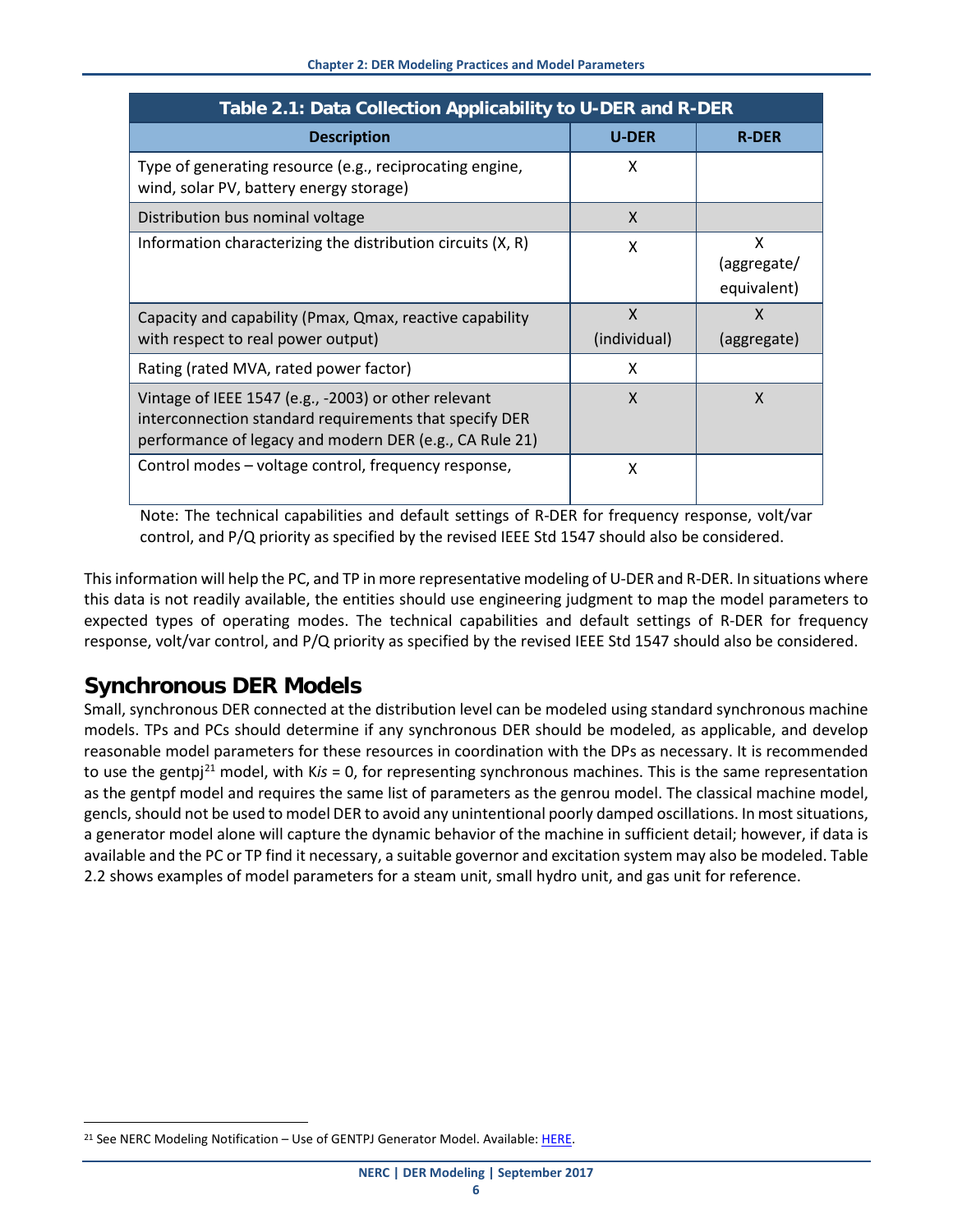| Table 2.2: Synchronous DER Default Model Parameters |              |                    |                  |  |  |  |  |  |
|-----------------------------------------------------|--------------|--------------------|------------------|--|--|--|--|--|
| <b>Parameter</b>                                    | <b>Steam</b> | <b>Small Hydro</b> | Gas              |  |  |  |  |  |
| <b>MVA</b>                                          | 14           | 32                 | 15               |  |  |  |  |  |
| $T'$ d $0$                                          | 6            | 6                  | 6.5              |  |  |  |  |  |
| $T''$ d $0$                                         | 0.035        | 0.027              | 0.03             |  |  |  |  |  |
| T'q0                                                | $\mathbf{1}$ | $0^{22}$           | $\mathbf{1}$     |  |  |  |  |  |
| $T''$ q0                                            | 0.035        | 0.065              | 0.03             |  |  |  |  |  |
| H <sup>23</sup>                                     | 3            | 1.7                | 4.2              |  |  |  |  |  |
| D                                                   | 0            | 0                  | 0                |  |  |  |  |  |
| Xd                                                  | 1.8          | 1.45               | 1.6              |  |  |  |  |  |
| Xq                                                  | 1.7          | 1.05               | 1.5              |  |  |  |  |  |
| X'd                                                 | 0.2          | 0.47               | 0.2              |  |  |  |  |  |
| X'q                                                 | 0.4          | 1.05               | 0.3              |  |  |  |  |  |
| X"d                                                 | 0.18         | 0.33               | 0.13             |  |  |  |  |  |
| X"q                                                 | 0.18         | 0.33               | 0.13             |  |  |  |  |  |
| XI                                                  | 0.12         | 0.28               | 0.1              |  |  |  |  |  |
| S(1.0)                                              | 0.2          | 0.2                | 0.1              |  |  |  |  |  |
| S(1.2)                                              | 0.6          | 0.6                | 0.4              |  |  |  |  |  |
| Kis                                                 | 0            | 0                  | $\boldsymbol{0}$ |  |  |  |  |  |

- 1. Synchronous DER should be modeled using the gentpj model with *Kis* = 0. This is the same representation as the gentpf model and requires the same list of parameters as the genrou model.
- 2. If modeling information is provided from the generating resource, that data can be used to develop the gentpj model parameters. Otherwise, engineering judgment should be used to develop reasonable model parameters based on the type of synchronous DER.

<span id="page-10-0"></span><sup>&</sup>lt;sup>22</sup> In many commercially available software platforms (not necessarily all), by setting T'qo = 0 and X'q = Xq in the gentpj model, then the appropriate changes are made to the model internally to represent a salient pole generator. In some software tools, this might have to be achieved by setting T'qo to a very large number.

<span id="page-10-1"></span><sup>&</sup>lt;sup>23</sup> For small DER synchronous generating units, it is common for the inertia constant to range from 1.5 to 5.0.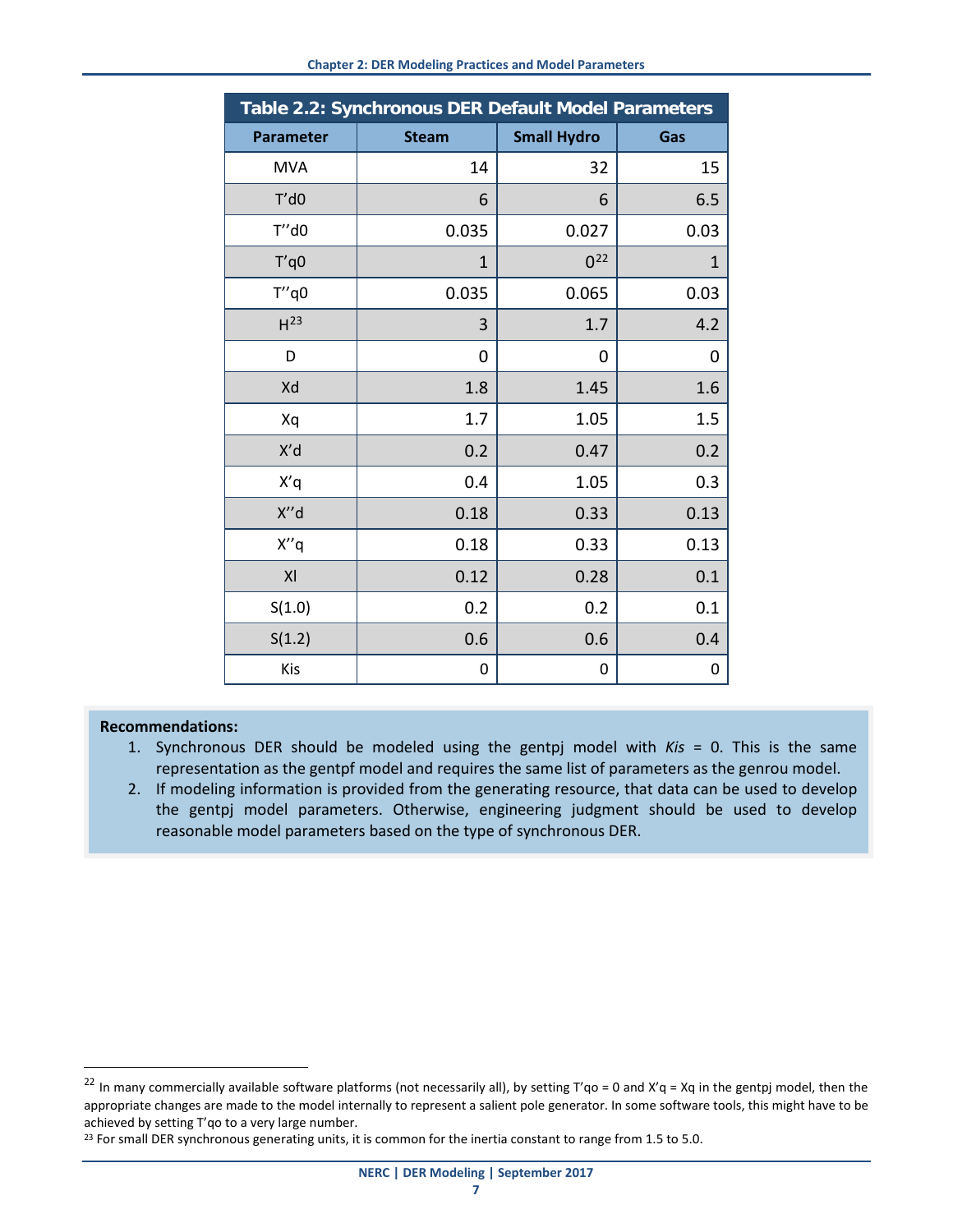## <span id="page-11-0"></span>**Second Generation Renewable Energy System Models**

The second generation generic renewable energy system models<sup>[24](#page-11-1)</sup> were developed between 2010 and 2013 and have since been adopted by the most commonly used commercial software vendors<sup>[25](#page-11-2)</sup>. The suite of models that have been developed can be used to model different types of renewable energy resources, including:

- Type 1 Wind Power Plants
- Type 2 Wind Power Plants
- Type 3 Wind Power Plants
- Type 4 Wind Power Plants
- Solar PV Power Plants
- Battery Energy Storage Systems (BESS)

These models were originally developed to represent large utility-scale resources connected to the BPS at transmission level voltage<sup>26</sup>, and provide the greatest degree of flexibility and modeling capability from the commercial software vendor tools using generic models. However, the flexibility also results in a significant number of settings and controls that must be modeled that may be cumbersome for representing DER. The following subsections describe how to model DER using the second generation models, if necessary, for specific studies such as generation interconnection system impact studies (e.g., large capacity resources relative to the local interconnecting network) or other special studies. Tables 2.3-2.9 in the following sections provide parameter values, or ranges of values, intended as an example or starting point when no further detailed information is available.

Where actual equipment is to be modeled, specific data from the equipment vendor or at least an understanding of the actual equipment control strategy and performance (e.g., constant power factor control vs. voltage control) should be used. The dynamic behavior of renewable energy systems that are connected to the grid using a power electronic converter interface (i.e., Type 3 and Type 4 wind turbine generators, solar PV, and battery storage) are dominated by the response of the power electronic converter. The converter is a power electronic device and its dynamic response is more a function of software programming than inherent physics as in the case of synchronous machines. Therefore, the concept of *default* and *typical* parameters is much less applicable to renewable energy systems than other technologies<sup>27</sup>. For example, lvplsw = 1 in Table 2.3 describes the flag that turns on the socalled low voltage power logic and is used to emulate the behavior typical of some vendor equipment under lowvoltage conditions. However, lvplsw is a function of the software and vendor controls in the power converter, and should be set according to the respective vendor characteristics to be emulated, if that information is available.

The default example values for the models below assume a DER with constant power factor control, no reactive current injection during faults, P-priority on the current limits, and no frequency response capability. This is typical of most DER in-service to date. The models below do not include the lhvrt and lhfrt models, which should be used if low/high voltage and frequency ride-through capabilities are to be emulated.

<span id="page-11-1"></span><sup>&</sup>lt;sup>24</sup> Electric Power Research Institute, "Model User Guide for Generic Renewable Energy System Models," Report No. 3002006525, June 2015.

<span id="page-11-2"></span><sup>25</sup> Including Siemens PTI PSS®E, GE PSLF, PowerWorld Simulator, and PowerTech TSAT.

<span id="page-11-3"></span><sup>&</sup>lt;sup>26</sup> P. Pourbeik, J. Sanchez-Gasca, J. Senthil, J. Weber, P. Zadehkhost, Y. Kazachkov, S. Tacke, J. Wen and A. Ellis, "Generic Dynamic Models for Modeling Wind Power Plants and other Renewable Technologies in Large Scale Power System Studies", IEEE Transactions on Energy Conversion, published on IEEE Xplore 12/13/16, DO[I 10.1109/TEC.2016.2639050.](https://doi.org/10.1109/TEC.2016.2639050)

<span id="page-11-4"></span><sup>&</sup>lt;sup>27</sup> Generic models representing renewable energy systems include a common model structure that allows for representing different types of control strategies and characteristics. These models can be tuned or configured to represent specific vendor equipment by adjusting the model parameters.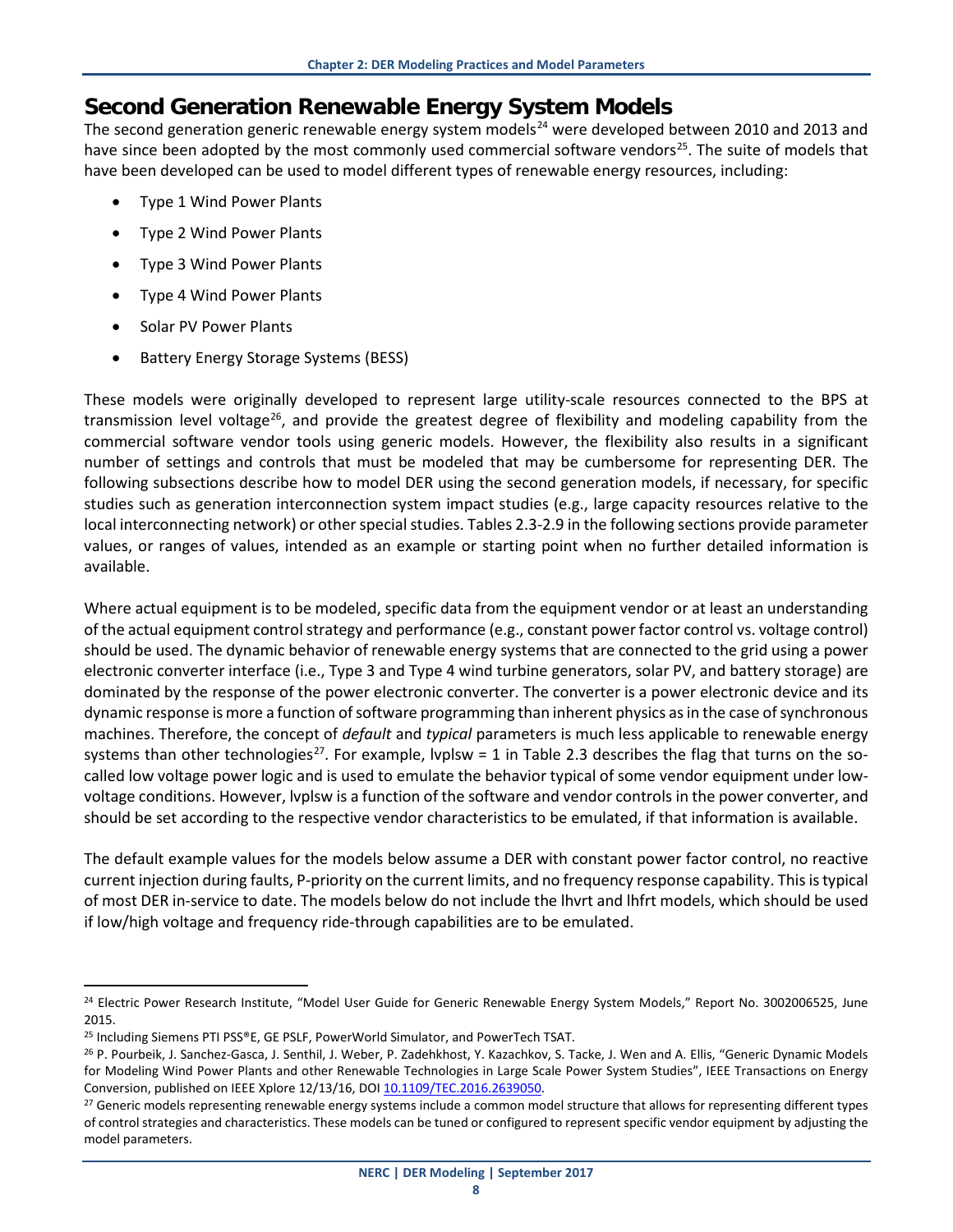#### **Recommendations:**

- 1. While the second generation renewable models are capable of representing DER in much more detail than other models, the complexity of these models is often not necessary for interconnection-wide modeling. Other models may be more suitable and easier to use for representing DER.
- 2. In situations such as detailed generation interconnection system impact studies, large capacity resources relative to the local interconnecting network, or other special studies, the second generation renewable models may be of value and should be considered.
- 3. TPs and PCs should determine the appropriate situations where these complex models are useful for modeling DER to study the dynamic behavior of the BPS.

#### <span id="page-12-0"></span>**Solar PV Plant Modeling**

A relatively large solar PV power plant connected to the distribution system (U-DER) can be modeled using the following second generation renewable energy system models:

- **REGC\_A:** renewable energy generator/converter model. Inputs real (Ipcmd) and reactive (Iqcmd) current command and outputs real (Ip) and reactive (Iq) current injection.
- REEC\_B (or REEC\_A): renewable energy electrical controls model. Inputs real power reference<sup>[28](#page-12-1)</sup> (Pref), reactive power reference<sup>[29](#page-12-2)</sup> (Qref), terminal voltage reference<sup>[30](#page-12-3)</sup> (Vref0) and power factor angle reference<sup>[31](#page-12-4)</sup> (PFAref); and outputs real (Ipcmd) and reactive (Iqcmd) current command. All reference input values are for local control.
- **REPC\_A:** renewable energy plant controller model. Inputs either voltage reference (Vref) or regulated voltage (Vreg) at the plant level, or reactive power reference (Qrefp) and measure (Qgen) at the plant level, and plant real power reference (Plant\_pref) and frequency reference (Freq\_ref); and outputs reactive power command that connects to Qref of the REEC\_A model and real power reference that connects to Pref of the REEC\_A model.

| Table 2.3: Default REGC_A Model Parameters |                                  |                                                                 |  |  |  |  |
|--------------------------------------------|----------------------------------|-----------------------------------------------------------------|--|--|--|--|
| Parameter                                  | <b>Default Value</b><br>or Range | <b>Description</b>                                              |  |  |  |  |
| <b>lvplsw</b>                              | $0$ or $1$                       | Low voltage power logic (LVPL) switch <sup>33</sup>             |  |  |  |  |
| Rrpwr                                      | 10                               | Ramp rate limit (pu)                                            |  |  |  |  |
| Zerox                                      | 0.4                              | LVPL characteristic zero crossing (pu)                          |  |  |  |  |
| <b>Brkpt</b>                               | 0.9                              | LVPL characteristic breakpoint (pu)                             |  |  |  |  |
| Lvpl1                                      | 1.22                             | LVPL breakpoint (pu)                                            |  |  |  |  |
| vtmax                                      | 1.2                              | Voltage limit used in high voltage reactive power logic<br>(pu) |  |  |  |  |

Table 2.2 provides an example<sup>[32](#page-12-5)</sup> of modeling a solar PV facility using the second generation renewable models.

<span id="page-12-1"></span><sup>&</sup>lt;sup>28</sup> Can be externally controlled.

<span id="page-12-2"></span><sup>29</sup> Can be externally controlled.

<span id="page-12-3"></span><sup>&</sup>lt;sup>30</sup> Initialized to generator terminal voltage if set to 0.0.

<span id="page-12-4"></span> $31$  Computed during model initialization, not a user-specified value.

<span id="page-12-5"></span><sup>&</sup>lt;sup>32</sup> These values are adapted from the WECC Solar PV Dynamic Model Specification Document, September 2012.

<span id="page-12-6"></span> $33$  Characteristic of active current response as voltage drops. Highly manufacturer-specific value. Connect = 1, disconnect = 0.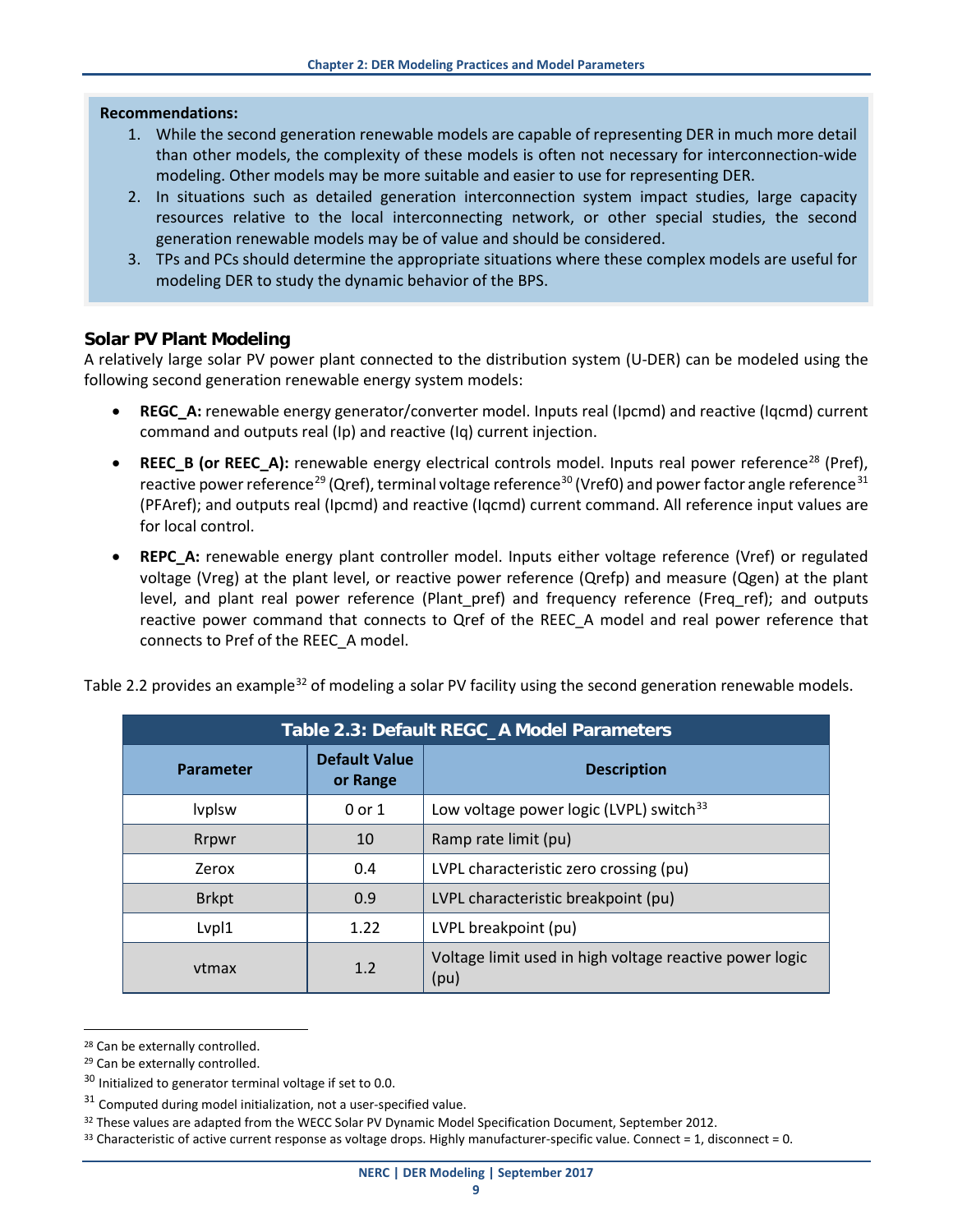<span id="page-13-0"></span>

| Table 2.3: Default REGC_A Model Parameters |                                  |                                                                                             |  |  |  |  |
|--------------------------------------------|----------------------------------|---------------------------------------------------------------------------------------------|--|--|--|--|
| <b>Parameter</b>                           | <b>Default Value</b><br>or Range | <b>Description</b>                                                                          |  |  |  |  |
| Lvpnt $1^{34}$                             | 0.8                              | High voltage point for low voltage active current<br>management function <sup>35</sup> (pu) |  |  |  |  |
| Lypnt <sub>0</sub>                         | $0.4^{33,34}$                    | Low voltage point for low voltage active current<br>management function <sup>35</sup> (pu)  |  |  |  |  |
| qmin                                       | $-1.3$                           | Limit in high voltage reactive power logic (pu)                                             |  |  |  |  |
| Khv (accel)                                | 0.7                              | Acceleration factor used in high voltage reactive power<br>logic                            |  |  |  |  |
| Tg                                         | 0.02                             | Time constant (sec)                                                                         |  |  |  |  |
| Tfltr                                      | 0.02                             | Voltage measurement time constant (sec)                                                     |  |  |  |  |
| Iqrmax                                     | 99                               | Upward rate limit on reactive current command<br>(pu/sec)                                   |  |  |  |  |
| Iqrmin                                     | -99                              | Downward rate limit on reactive current command<br>(pu/sec)                                 |  |  |  |  |
| Xe                                         | $0^{36}$                         | Generator effective reactance (pu)                                                          |  |  |  |  |

| Table 2.4: Default REEC_B Model Parameters |                                  |                                                     |  |  |  |  |
|--------------------------------------------|----------------------------------|-----------------------------------------------------|--|--|--|--|
| <b>Parameter</b>                           | <b>Default Value</b><br>or Range | <b>Description</b>                                  |  |  |  |  |
| Mvab                                       | $0^{37}$                         | <b>MVA Base</b>                                     |  |  |  |  |
| vdip                                       | $-99$                            | Voltage below activation of current injection logic |  |  |  |  |
| vup                                        | 99                               | Voltage above activation of current injection logic |  |  |  |  |
| <b>Trv</b>                                 | 0.02                             | Transducer time constant (sec)                      |  |  |  |  |
| dbd1                                       | 0                                | Deadband downside in voltage error (pu)             |  |  |  |  |
| dbd <sub>2</sub>                           | 0                                | Deadband upside in voltage error (pu)               |  |  |  |  |
| Kqv                                        | 0                                | Reactive current injection gain                     |  |  |  |  |
| iqh1                                       | 1.1                              | Maximum limit of reactive current injection (pu)    |  |  |  |  |
| iql1                                       | $-1.1$                           | Minimum limit of reactive current injection (pu)    |  |  |  |  |
| vref <sub>0</sub>                          | 1.0                              | Reference voltage                                   |  |  |  |  |
| Tp                                         | 0.02                             | Electrical power transducer time constant (sec)     |  |  |  |  |
| qmax                                       | 0.4                              | Reactive power maximum limit (pu)                   |  |  |  |  |

<span id="page-13-1"></span><sup>&</sup>lt;sup>34</sup> Actual name for this block might differ across various software platforms.

<span id="page-13-2"></span><sup>35</sup> WECC, "Second Generation Wind Turbine Models," Salt Lake City, Jan 2014. Available: https://www.wecc.biz/Reliability/WECC-Second-Generation-Wind-Turbine-Models-012314.pdf

<span id="page-13-3"></span><sup>&</sup>lt;sup>36</sup> Some vendors, particulalrly of Type 3 wind turbine generators, may recommend the use of a non-zero value for Xe.

<span id="page-13-4"></span> $37$  If mvab  $\leq$  0, then MVA base used by REGC\_A is also used in REEC\_B.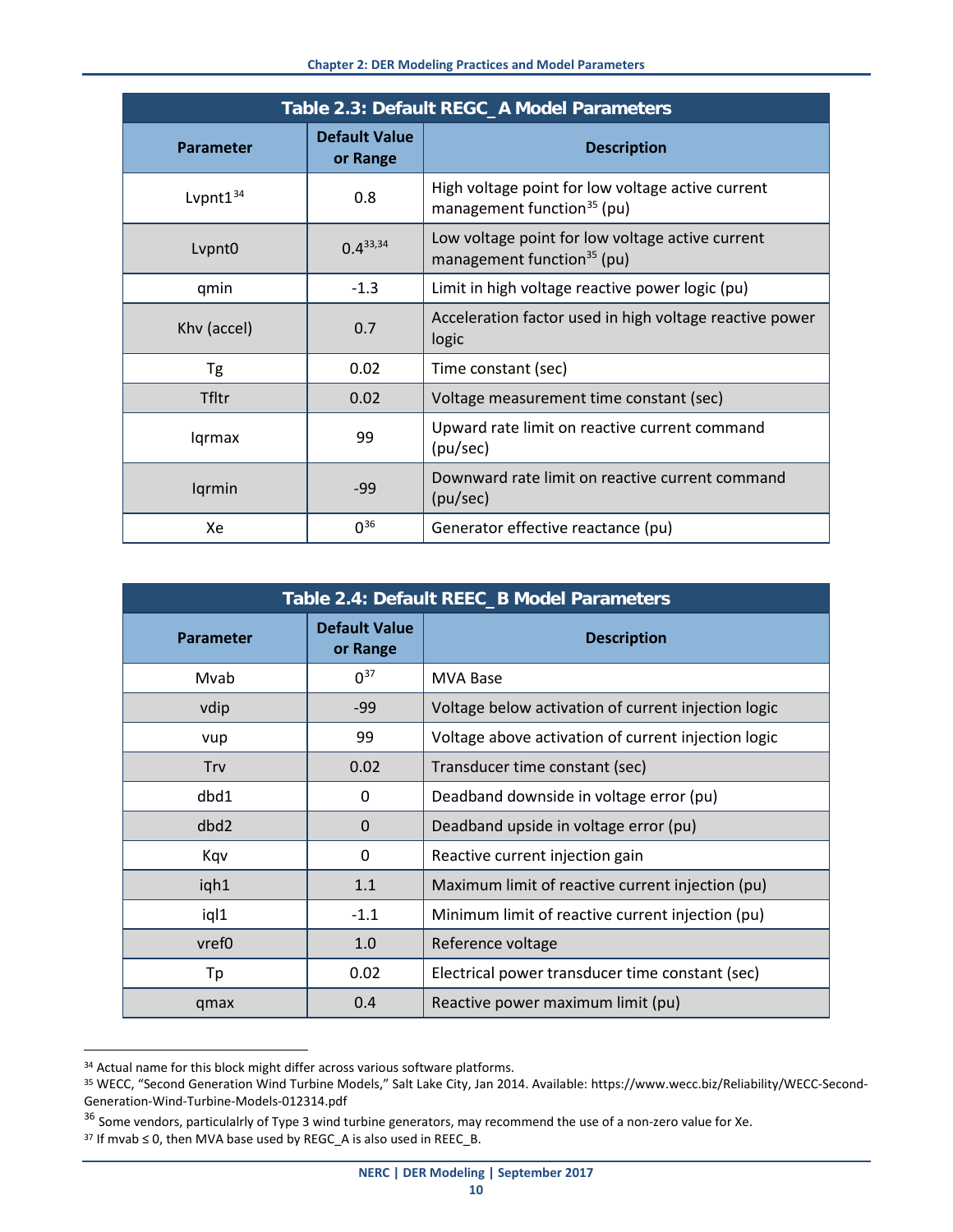| Table 2.4: Default REEC_B Model Parameters |                                  |                                                              |  |  |  |  |
|--------------------------------------------|----------------------------------|--------------------------------------------------------------|--|--|--|--|
| <b>Parameter</b>                           | <b>Default Value</b><br>or Range | <b>Description</b>                                           |  |  |  |  |
| qmin                                       | $-0.4$                           | Reactive power minimum limit (pu)                            |  |  |  |  |
| vmax                                       | 1.1                              | Voltage control maximum limit (pu)                           |  |  |  |  |
| vmin                                       | 0.9                              | Voltage control minimum limit (pu)                           |  |  |  |  |
| Kqp                                        | $\mathbf 0$                      | Reactive power regulator proportional gain                   |  |  |  |  |
| Kqi                                        | $\mathbf{1}$                     | Reactive power integral gain                                 |  |  |  |  |
| Kvp                                        | $\mathbf 0$                      | Voltage regulator proportional gain                          |  |  |  |  |
| Kvi                                        | $\mathbf{1}$                     | Voltage regulator integral gain                              |  |  |  |  |
| Tiq                                        | 0.02                             | Time constant (sec)                                          |  |  |  |  |
| <b>Dpmax</b>                               | 99                               | Up ramp rate on power reference (pu/sec)                     |  |  |  |  |
| Dpmin                                      | $-99$                            | Down ramp rate on power reference (pu/sec)                   |  |  |  |  |
| Pmax                                       | $\mathbf{1}$                     | Maximum power reference (pu)                                 |  |  |  |  |
| Pmin                                       | $\mathbf 0$                      | Minimum power reference (pu)                                 |  |  |  |  |
| Imax                                       | 1.1                              | Maximum allowable total current limit (pu)                   |  |  |  |  |
| Tpord                                      | 0.05                             | Time constant (sec)                                          |  |  |  |  |
| Pfflag                                     | $\mathbf{1}$                     | Power factor control flag <sup>38</sup>                      |  |  |  |  |
| <b>Vflag</b>                               | $\mathbf{1}$                     | Voltage control flag <sup>39</sup>                           |  |  |  |  |
| <b>Qflag</b>                               | 0                                | Reactive power control flag40                                |  |  |  |  |
| Pqflag                                     | $\mathbf{1}$                     | Power priority selection on current limit flag <sup>41</sup> |  |  |  |  |

The blocks associated with the parameters Lvpnt1 and Lvpnt0 are, to a great extent, also related to the numerical stability of the model during simulation of nearby faults. This functionality should be kept in mind while implementing a change in the values. A low value for Lvpnt0 could cause numerical instability.

The REPC A model typically should not be used with DER since this generic plant controller model provides the capabilities for controlling active and reactive power at the point-of-interconnection (typically not the terminals of the inverter(s)) by providing supervisory voltage control or Q-control, and primary frequency response functionality. As these are typically not available for most DER presently, this model need not be used<sup>42</sup>. However, newer technologies may be able to provide all these features. In these cases, the equipment vendor should be consulted for appropriate parameters to be used in the REPC\_A model.

<span id="page-14-0"></span> $38$  1 = Power factor control; 0 = Reactive power control.

<span id="page-14-1"></span> $39$  1 = Reactive power control; 0 = Voltage control.

<span id="page-14-2"></span> $40$  1 = Voltage/reactive control; 0 = constant power factor or reactive power control.

<span id="page-14-3"></span><sup>&</sup>lt;sup>41</sup> 1 = Active power priority;  $0 =$  reactive power priority.

<span id="page-14-4"></span><sup>42</sup> Without the use of the REPC\_A model, reference parameters in the REEC\_A model are set during initialization.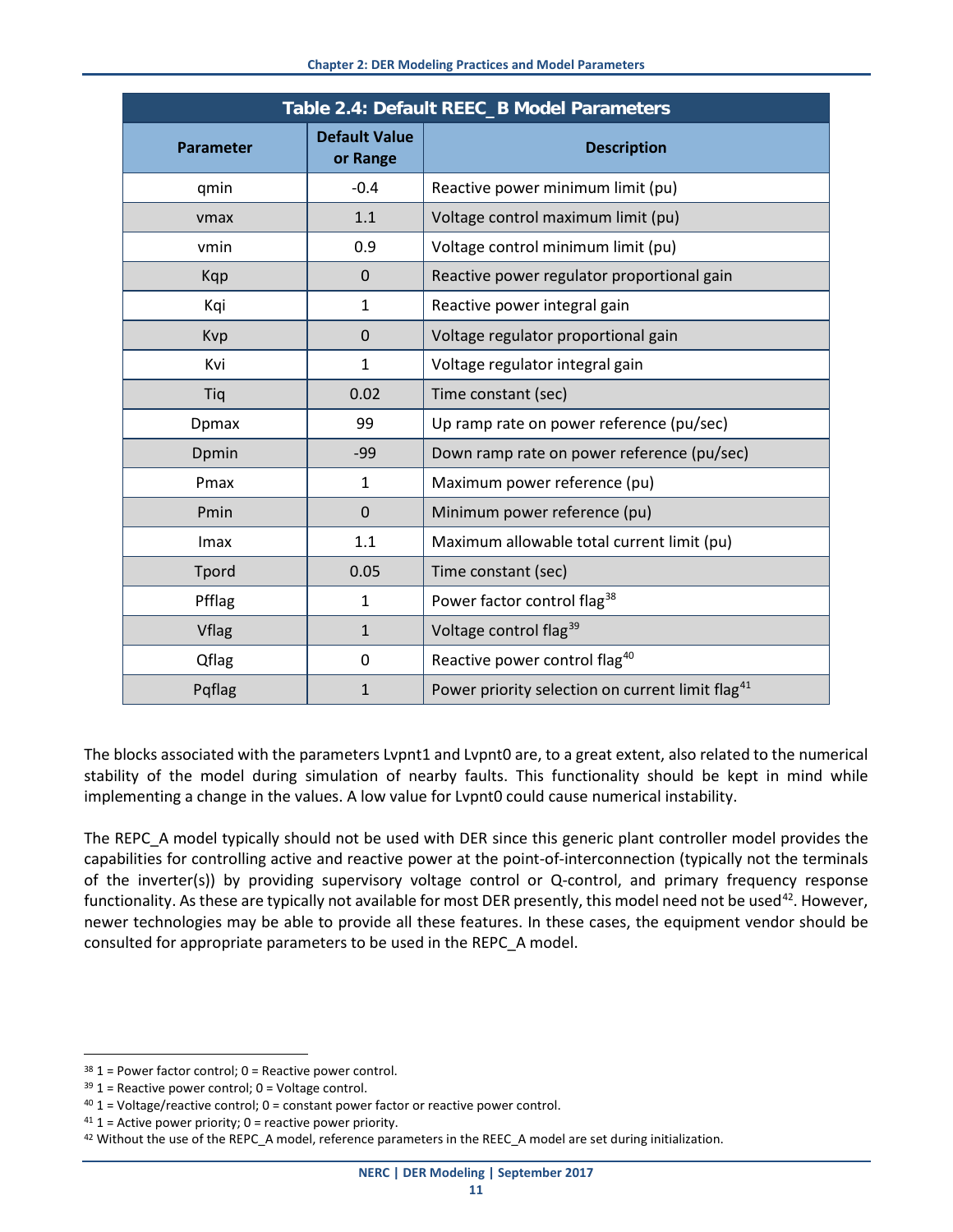| Table 2.5: Default REPC_A Model Parameters |                                  |                                                             |  |  |  |  |
|--------------------------------------------|----------------------------------|-------------------------------------------------------------|--|--|--|--|
| <b>Parameter</b>                           | <b>Default Value or</b><br>Range | <b>Description</b>                                          |  |  |  |  |
| mvab                                       | $0^{43}$                         | <b>MVA Base</b>                                             |  |  |  |  |
| tfltr                                      | 0.02                             | Voltage or reactive power transducer time constant<br>(sec) |  |  |  |  |
| kp                                         | Vendor specific                  | Proportional gain                                           |  |  |  |  |
| pi                                         | Vendor specific                  | Integral gain                                               |  |  |  |  |
| tft                                        | $\mathbf{0}$                     | Lead time constant                                          |  |  |  |  |
| tfv                                        | 0.2                              | Lag time constant                                           |  |  |  |  |
| refflg                                     | See Table 2.7                    | Control mode flag <sup>44</sup>                             |  |  |  |  |
| vfrz                                       | 0.7                              | State S2 freeze level (if Vreg < vfrz)                      |  |  |  |  |
| rc                                         | $\mathbf 0$                      | Line drop compensation resistance (pu)                      |  |  |  |  |
| XC                                         | $\mathbf 0$                      | Line drop compensation reactance (pu)                       |  |  |  |  |
| kc                                         | 0                                | Droop gain (pu)                                             |  |  |  |  |
| vcmpflg                                    | $1$ or $0$                       | LDC or droop flag <sup>45</sup>                             |  |  |  |  |
| emax                                       | 99                               | Maximum error limit (pu)                                    |  |  |  |  |
| emin                                       | $-99$                            | Minimum error limit (pu)                                    |  |  |  |  |
| dbd                                        | $0.02 - 0.05$                    | Deadband (pu)                                               |  |  |  |  |
| qmax                                       | Vendor specific                  | Maximum reactive power control output (pu)                  |  |  |  |  |
| qmin                                       | Vendor specific                  | Minimum reactive power control output (pu)                  |  |  |  |  |
| kpg                                        | $\mathbf 0$                      | Proportional gain for power control                         |  |  |  |  |
| kig                                        | 0.5                              | Integral gain for power control                             |  |  |  |  |
| tp                                         | 1.0                              | Lag time constant on Pgen measurement (sec)                 |  |  |  |  |
| fdbd1                                      | $-0.000646$                      | Deadband downside (pu)                                      |  |  |  |  |
| fdbd2                                      | $0.0006^{46}$                    | Deadband upside (pu)                                        |  |  |  |  |
| femax                                      | 99                               | Maximum error limit (pu)                                    |  |  |  |  |
| femin                                      | $-99$                            | Minimum error limit (pu)                                    |  |  |  |  |
| pmax                                       | $\mathbf{1}$                     | Maximum power (pu)                                          |  |  |  |  |
| pmin                                       | $\mathbf 0$                      | Minimum power (pu)                                          |  |  |  |  |
| tlag                                       | 0.2                              | Lag time constant on Pref feedback (sec)                    |  |  |  |  |
| ddn                                        | 20                               | Downside droop (pu)                                         |  |  |  |  |

<span id="page-15-1"></span><span id="page-15-0"></span> $43$  If mvab  $\leq$  0, then MVA base used by REGC\_A is also used in REPC\_A.

<span id="page-15-2"></span> $44$  1 = Voltage control; 0 = Reactive power control.

<span id="page-15-3"></span> $45$  1 = Line drop compensation; 0 = droop control

<span id="page-15-4"></span><sup>46</sup> The NERC Guideline on Primary Frequency Control recommends a deadband not to exceed 36 mHz for BES resources. Available: [http://www.nerc.com/comm/OC/Reliability%20Guideline%20DL/Primary\\_Frequency\\_Control\\_final.pdf.](http://www.nerc.com/comm/OC/Reliability%20Guideline%20DL/Primary_Frequency_Control_final.pdf)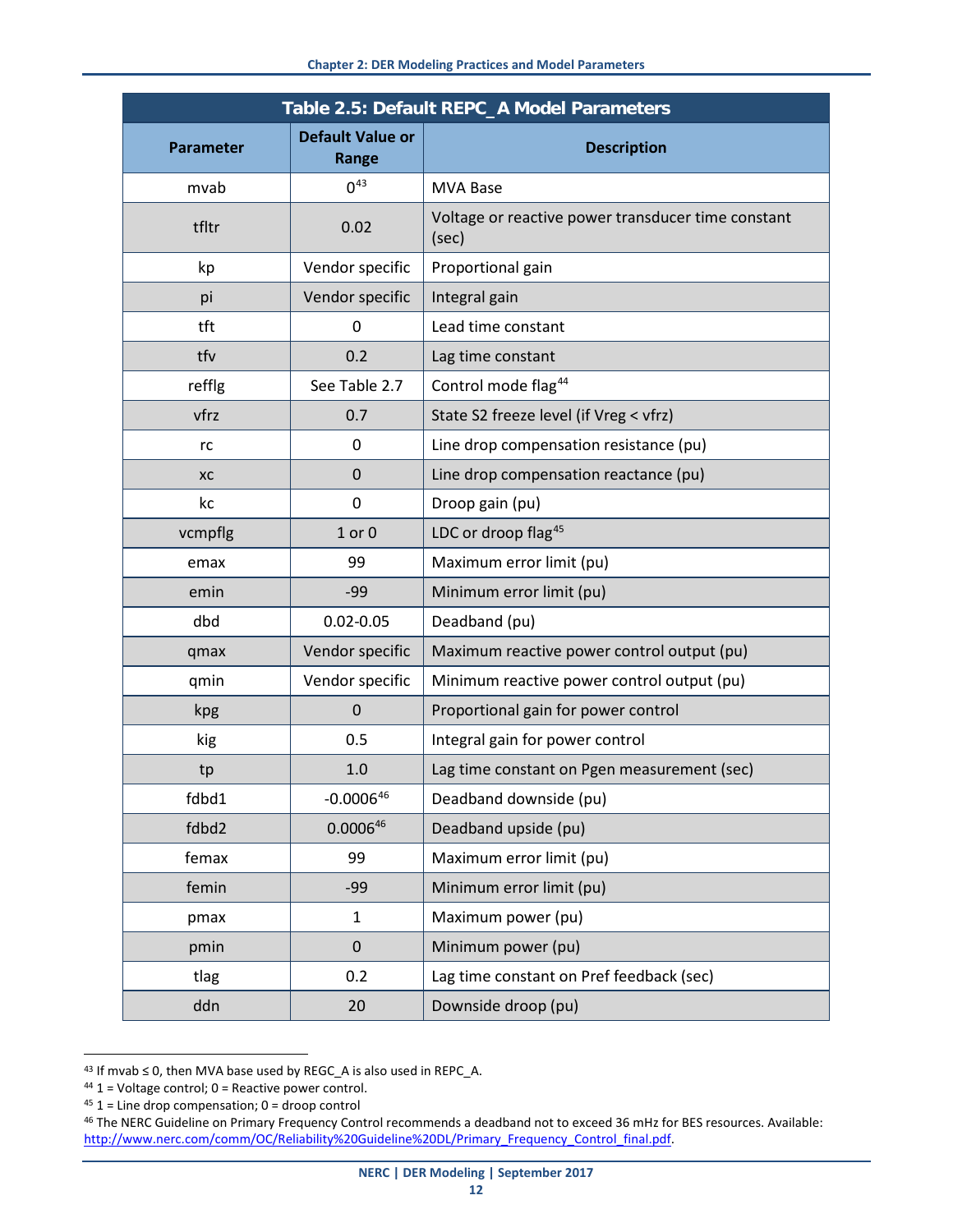| <b>Table 2.5: Default REPC_A Model Parameters</b> |                                  |                                |  |  |  |  |  |
|---------------------------------------------------|----------------------------------|--------------------------------|--|--|--|--|--|
| <b>Parameter</b>                                  | <b>Default Value or</b><br>Range | <b>Description</b>             |  |  |  |  |  |
| dup                                               | 0                                | Upside droop (pu)              |  |  |  |  |  |
| frqflg                                            | 0                                | Pref output flag <sup>47</sup> |  |  |  |  |  |
| outflag                                           |                                  | Output flag <sup>48</sup>      |  |  |  |  |  |

The model settings for various active and reactive power control strategies are provided in Table 2.6 and Table 2.7, respectively $49$ :

- **Active Power Control Options:** Most DER do not have the capability to provide governor-type frequency response (active power-frequency response) under the existing IEEE 1547-2003 standard. However, the revision of IEEE P1547 currently underway will include active power-frequency response capability. Regardless, DER will conventionally be dispatched at full active power capability (e.g., maximum power point tracking) and therefore will not have any headroom to be able to respond in the upward direction. DER may have frequency response capability to respond in the downward direction for overfrequency conditions.
- **Reactive Power Control Options:** Most DER, under the existing IEEE 1547, are dispatched at a constant unity power factor as a default, unless local electric power system (EPS) requirements differ. The revision to IEEE 1547 will enable more advanced voltage and reactive power control capabilities. The default setting for reactive power/voltage controls is shown in the tables above.

The constant and local control options are most common for DER; however, some larger or more advanced U-DER may employ plant-level controls in certain situations. This will be application specific.

| Table 2.6: Plant-Level Active Power Control Options |                          |         |     |          |  |
|-----------------------------------------------------|--------------------------|---------|-----|----------|--|
| <b>Function</b>                                     | <b>Required Models</b>   | frqflag | ddn | dup      |  |
| No Governor Response                                | REGC A + REEC B          | 0       | N/A | N/A      |  |
| <b>Governor Response</b>                            | REGC A + REEC B + REPC A |         | > 0 | $0^{50}$ |  |

<span id="page-16-0"></span> $47$  1 = Governor Response enabled; 0 = Governor Response disabled.

<span id="page-16-1"></span> $48$  1 = Qref is voltage; 0 = Qref is reactive power.

<span id="page-16-3"></span><span id="page-16-2"></span><sup>49</sup> Western Electricity Coordinating Council, "WECC Solar PV Dynamic Model Specification," Salt Lake City, UT, September 2012. Available: https://www.wecc.biz/Reliability/WECC%20Solar%20PV%20Dynamic%20Model%20Specification%20-%20September%202012.pdf. <sup>50</sup> Most distributed resources, even with frequency response capability, do not have capability to provide upward regulation. Therefore, the dup parameter is set to 0. If this capability is available, then set dup parameter to > 0 at the appropriate droop characteristic.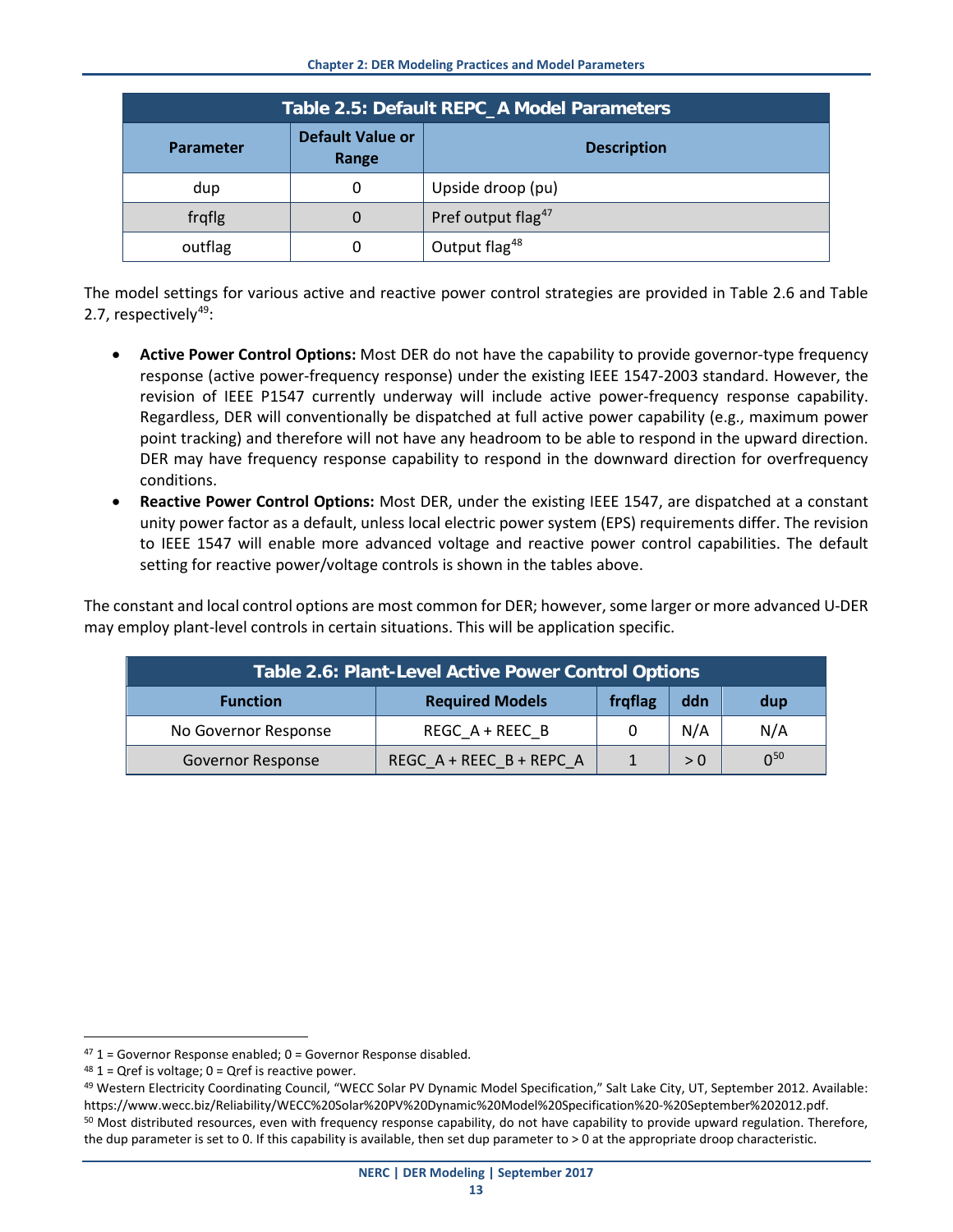| Table 2.7: Plant-Level Reactive Power Control Options<br>(Source: WECC) <sup>35</sup> |                          |          |              |          |              |  |
|---------------------------------------------------------------------------------------|--------------------------|----------|--------------|----------|--------------|--|
| <b>Function</b>                                                                       | <b>Required Models</b>   | pfflag   | vflag        | qflag    | refflag      |  |
| <b>Constant Local PF Control</b>                                                      | REGC A + REEC B          | 1        | N/A          | 0        | N/A          |  |
| Constant Local Q Control                                                              | REGC A + REEC B          | $\Omega$ | N/A          | $\Omega$ | N/A          |  |
| Local V Control                                                                       | REGC A + REEC B          | 0        | 0            | 1        | N/A          |  |
| Local Coordinated V/Q Control                                                         | REGC A + REEC B          | $\Omega$ | $\mathbf{1}$ | 1        | N/A          |  |
| Plant-Level Q Control                                                                 | REGC_A + REEC_B + REPC_A | $\Omega$ | N/A          | $\Omega$ | $\Omega$     |  |
| <b>Plant-Level V Control</b>                                                          | REGC A + REEC B + REPC A | $\Omega$ | N/A          | $\Omega$ | $\mathbf{1}$ |  |
| Plant-Level Q Control + Local<br>Coordinated V/Q Control                              | REGC A + REEC B + REPC A | 0        | $\mathbf{1}$ | 1        | $\Omega$     |  |
| Plant-Level V Control + Local<br>Coordinated V/Q Control                              | REGC A + REEC B + REPC A | 0        | $\mathbf{1}$ | 1        |              |  |

- 1. Consider the vintage of DER interconnected for each system (e.g., version of IEEE 1547 or other relevant interconnection requirements) and determine an acceptable level of representing the various vintages of DER (e.g., with different control settings or modification of control settings to account for aggregated differences in settings).
- 2. Use engineering judgment or data collection to determine the most reasonable control settings to use in the model.
	- a. Legacy IEEE 1547-2003 no frequency response but unity power factor control, no frequency and voltage ride-through but tripping for abnormal frequency and voltage excursions.
	- b. Revised (still under development) IEEE P1547 defaults more advanced and flexible controls such as ride-through capability, voltage control, frequency response, etc.; local EPS capability to require these advanced controls
- 3. Set the DER controls in the modelbased on estimated vintages of DER, data collection, and engineering judgment.
- 4. The REPC A model should not typically be used to model DER since this models a plant-level controller and advanced capabilities of POI control of active and reactive power.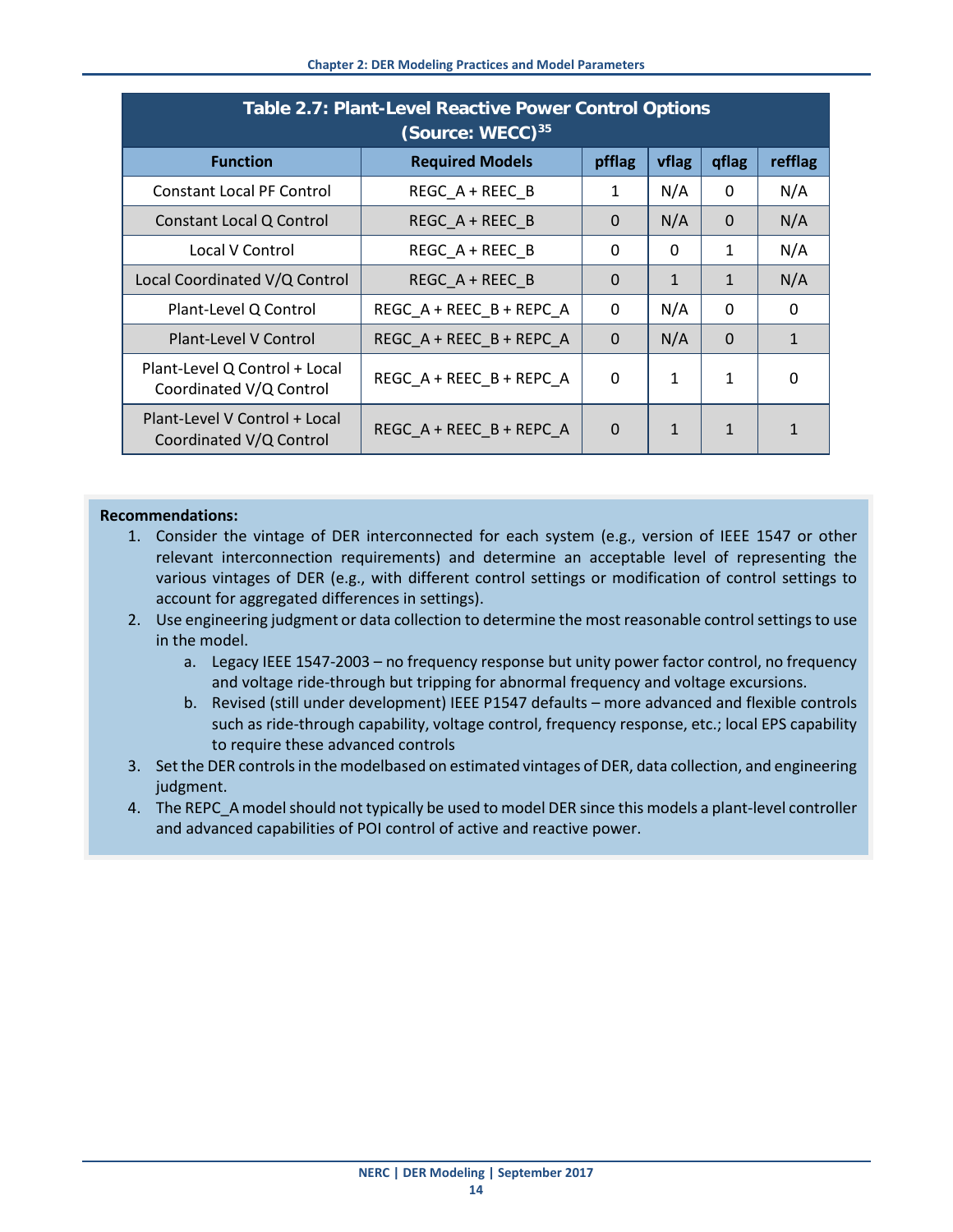#### <span id="page-18-0"></span>**Battery Energy Storage System (BESS) Modeling**

A BESS can be modeled using the following second generation renewable models:

- **REGC\_A:** renewable energy generator/converter model. Inputs real (Ipcmd) and reactive (Iqcmd) current command and outputs real (Ip) and reactive (Iq) current injection.
- **REEC** C: renewable energy electrical controls model. Inputs real power reference<sup>[51](#page-18-1)</sup> (Pref), reactive power reference<sup>[52](#page-18-2)</sup> (Qref), terminal voltage reference<sup>[53](#page-18-3)</sup> (Vref0) and power factor angle reference<sup>[54](#page-18-4)</sup> (PFAref); and outputs real (Ipcmd) and reactive (Iqcmd) current command.
- **REPC\_A (Optional):** renewable energy plant controller model. Inputs either voltage reference (Vref) or regulated voltage (Vreg) at the plant level, or reactive power reference (Qrefp) and measure (Qgen) at the plant level, and plant real power reference (Plant pref) and frequency reference (Freq ref); and outputs reactive power command that connects to Qref of the REEC\_C model and real power reference that connects to Pref of the REEC\_C model..

A detailed description of BESS modeling can be found on the WECC website<sup>[55](#page-18-5)</sup>. The same control tables (Tables 2.6 and 2.7) from the preceding section also apply to BESS controls for the REGC\_A and REPC\_A. The only difference is in the REEE\_C model. Table 2.8 is an example of the REEC\_C parameters for a BESS with no plant level controls, constant power factor control, P priority current limits, and no frequency response controls. Most BESS technologies have additional capabilities, and specific settings and modeling parameters should be gathered from the vendor.

| Table 2.8: Default REEC_C Model Parameters |                           |                                                     |  |
|--------------------------------------------|---------------------------|-----------------------------------------------------|--|
| <b>Parameter</b>                           | Default Value or<br>Range | <b>Description</b>                                  |  |
| Mvab                                       | 0 <sup>56</sup>           | <b>MVA Base</b>                                     |  |
| vdip                                       | -99                       | Voltage below activation of current injection logic |  |
| vup                                        | 99                        | Voltage above activation of current injection logic |  |
| trv                                        | 0.02                      | Transducer time constant (sec)                      |  |
| dbd1                                       | $\Omega$                  | Deadband downside in voltage error (pu)             |  |
| dbd <sub>2</sub>                           | $\mathbf{0}$              | Deadband upside in voltage error (pu)               |  |
| kqv                                        | $\Omega$                  | Reactive current injection gain                     |  |
| iqh1                                       | 1.1                       | Maximum limit of reactive current injection (pu)    |  |
| iql1                                       | $-1.1$                    | Minimum limit of reactive current injection (pu)    |  |
| SOCini                                     | e.g., 0.5                 | Initial State of Charge (user-defined)              |  |
| <b>SOCmax</b>                              | 0.8                       | Maximum allowable state of charge                   |  |

<span id="page-18-1"></span><sup>51</sup> Can be externally controlled.

<span id="page-18-2"></span><sup>52</sup> Can be externally controlled.

<span id="page-18-3"></span> $53$  Initialized to generator terminal voltage if set to 0.0.

<span id="page-18-4"></span><sup>54</sup> Computed during model initialization.

<https://www.wecc.biz/Administrative/WECC%20Battery%20Storage%20Guideline%20V02.docx>

<span id="page-18-6"></span>56 If mvab ≤ 0, then MVA base used by REGC A is also used in REEC B.

<span id="page-18-5"></span><sup>55</sup> See: Western Electricity Coordinating Council, "REEC C Modeling Specification," WECC REMTF, Salt Lake City, March 2015. [Online]. Available[: https://www.wecc.biz/Reliability/REEC\\_C\\_031815\\_rev3%20Model%20Spec.pdf](https://www.wecc.biz/Reliability/REEC_C_031815_rev3%20Model%20Spec.pdf)

Also see: Western Electricity Coordinating Council, "WECC Battery Storage Dynamic Modeling Guideline," WECC REMTF, Salt Lake City, Nov 2016, accessed Jan 2017. [Online]. Available: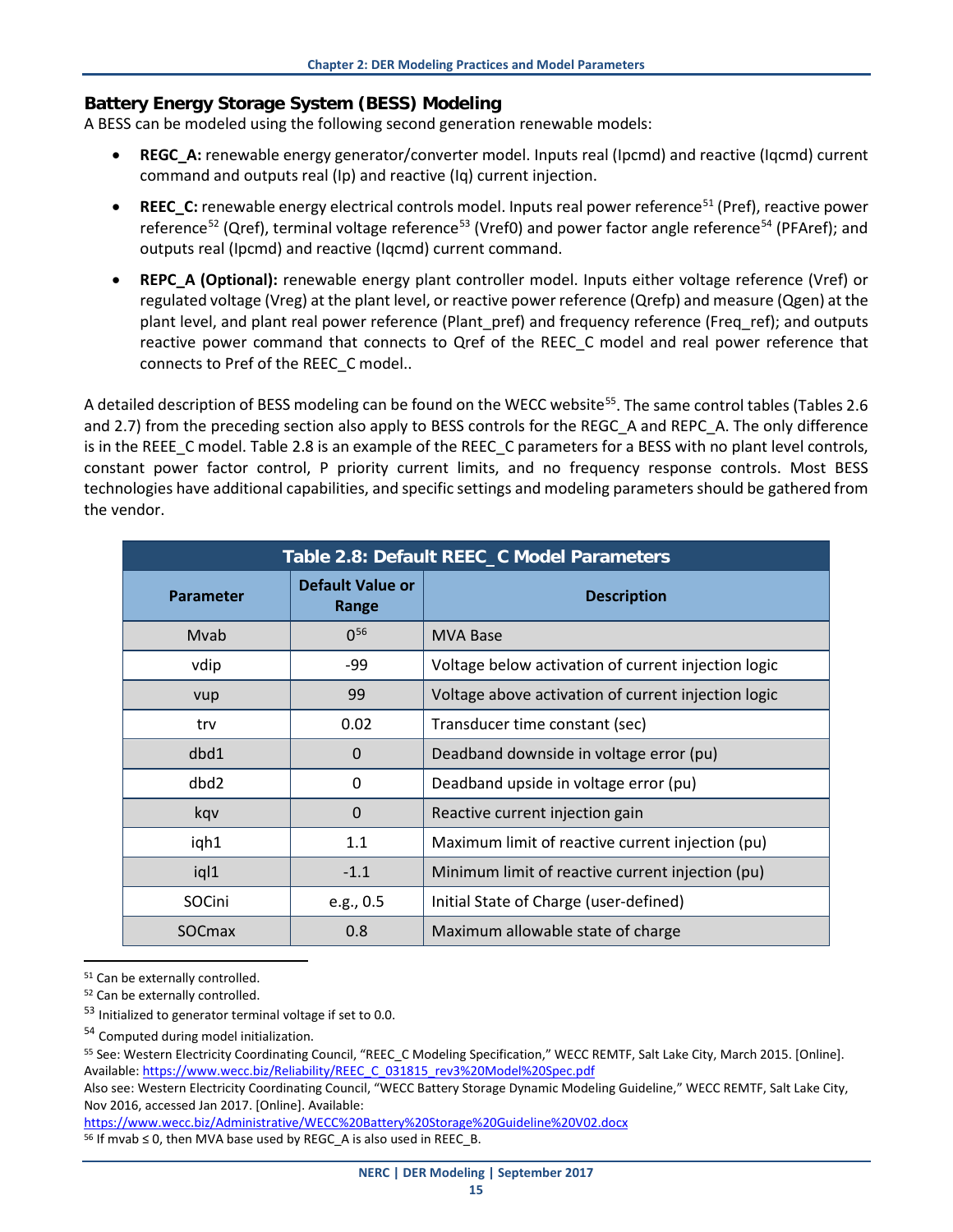| Table 2.8: Default REEC_C Model Parameters |                                  |                                                              |  |
|--------------------------------------------|----------------------------------|--------------------------------------------------------------|--|
| <b>Parameter</b>                           | <b>Default Value or</b><br>Range | <b>Description</b>                                           |  |
| SOCmin                                     | 0.2                              | Minimum allowable state of charge                            |  |
| T                                          | 99999                            | Discharge time in seconds                                    |  |
| tp                                         | 0.02                             | Electrical power transducer time constant (sec)              |  |
| qmax                                       | 0.4                              | Reactive power maximum limit (pu)                            |  |
| qmin                                       | $-0.4$                           | Reactive power minimum limit (pu)                            |  |
| vmax                                       | 1.1                              | Voltage control maximum limit (pu)                           |  |
| vmin                                       | 0.9                              | Voltage control minimum limit (pu)                           |  |
| kqp                                        | $\mathbf 0$                      | Reactive power regulatory proportional gain                  |  |
| kqi                                        | $\mathbf{1}$                     | Reactive power regulator integral gain                       |  |
| kvp                                        | $\mathbf 0$                      | Voltage regulator proportional gain                          |  |
| kvi                                        | $\mathbf{1}$                     | Voltage regulator integral gain                              |  |
| tiq                                        | 0.02                             | Time constant (sec)                                          |  |
| dpmax                                      | 99                               | Up ramp rate on power reference (pu/sec)                     |  |
| dpmin                                      | $-99$                            | Down ramp rate on power reference (pu/sec)                   |  |
| pmax                                       | $\mathbf{1}$                     | Maximum power reference (pu)                                 |  |
| pmin                                       | $\mathbf 0$                      | Minimum power reference (pu)                                 |  |
| imax                                       | 1.1                              | Maximum allowable total current limit (pu)                   |  |
| tpord                                      | 0.05                             | Time constant (sec)                                          |  |
| pfflag                                     | $\mathbf{1}$                     | Power factor control flag <sup>57</sup>                      |  |
| vflag                                      | $\mathbf{1}$                     | Voltage control flag <sup>58</sup>                           |  |
| qflag                                      | 0                                | Reactive power control flag <sup>59</sup>                    |  |
| pqflag                                     | $\mathbf{1}$                     | Power priority selection on current limit flag <sup>60</sup> |  |
| Vq1                                        | $\mathbf 0$                      |                                                              |  |
| Iq1                                        | $\mathbf{1}$                     |                                                              |  |
| Vq2                                        | 0.2                              |                                                              |  |
| lq <sub>2</sub>                            | $\mathbf{1}$                     | User-defined current limit tables.                           |  |
| Vq3                                        | 0.5                              |                                                              |  |
| Iq3                                        | $\mathbf 1$                      |                                                              |  |
| Vq4                                        | 0.9                              |                                                              |  |

<span id="page-19-0"></span> $57$  1 = Power factor control; 0 = Reactive power control.

<span id="page-19-1"></span> $58$  1 = Reactive power control; 0 = Voltage control.

<span id="page-19-2"></span> $59$  1 = Voltage/reactive control; 0 = constant power factor or reactive power control.

<span id="page-19-3"></span> $60$  1 = Active power priority; 0 = reactive power priority.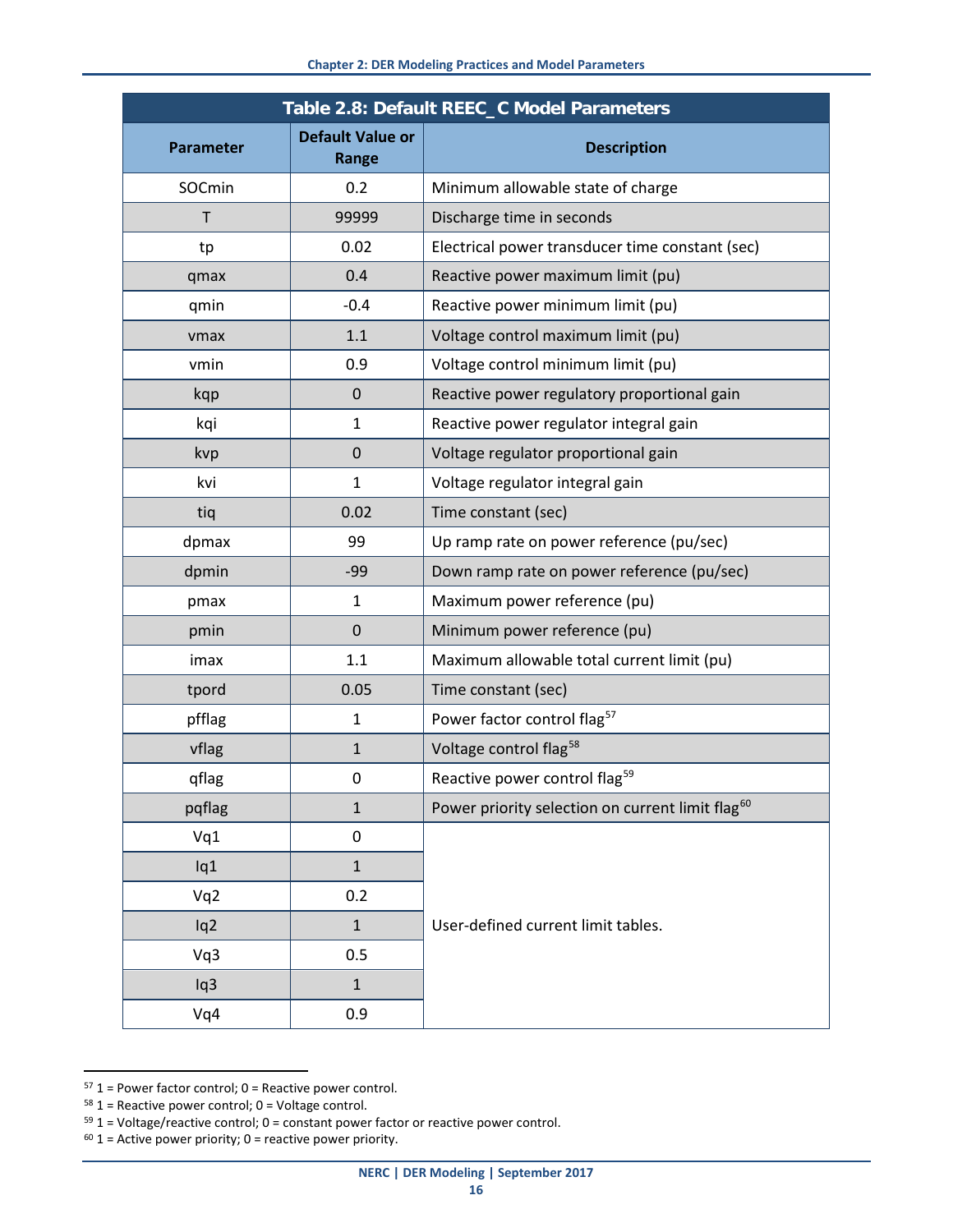| Table 2.8: Default REEC_C Model Parameters |                                  |                    |  |
|--------------------------------------------|----------------------------------|--------------------|--|
| Parameter                                  | <b>Default Value or</b><br>Range | <b>Description</b> |  |
| lq4                                        | $\mathbf{1}$                     |                    |  |
| Vp1                                        | $\mathbf 0$                      |                    |  |
| lp1                                        | 1.1                              |                    |  |
| Vp2                                        | 0.2                              |                    |  |
| lp2                                        | 1.1                              |                    |  |
| Vp3                                        | 0.5                              |                    |  |
| Ip3                                        | 1.1                              |                    |  |
| Vp4                                        | 0.9                              |                    |  |
| lp4                                        | 1.1                              |                    |  |

## <span id="page-20-0"></span>**PV1 Model**

The PV1 model represents a solar PV power plant and consists of two models:

- **PV1G:** PV converter model
- **PV1E:** PV converter control model

This model was created as an interim solution for modeling BPS-connected solar PV power plants prior to the release of the 2<sup>nd</sup> generation renewable models. PV1 is not implemented consistently across software platforms and is not recommended for use to represent DER.

- 1. The PV1 model was created as a temporary solution for bulk system solar PV generation prior to the 2<sup>nd</sup> generation renewable models being developed. The model is not implemented consistently across software platforms. Therefore, use of the PV1 model is not recommended.
- 2. For detailed solar PV modeling, the  $2^{nd}$  generation renewable models are recommended. For aggregated representation of DER, including solar PV, the PVD1 and future DER\_A models are best suited.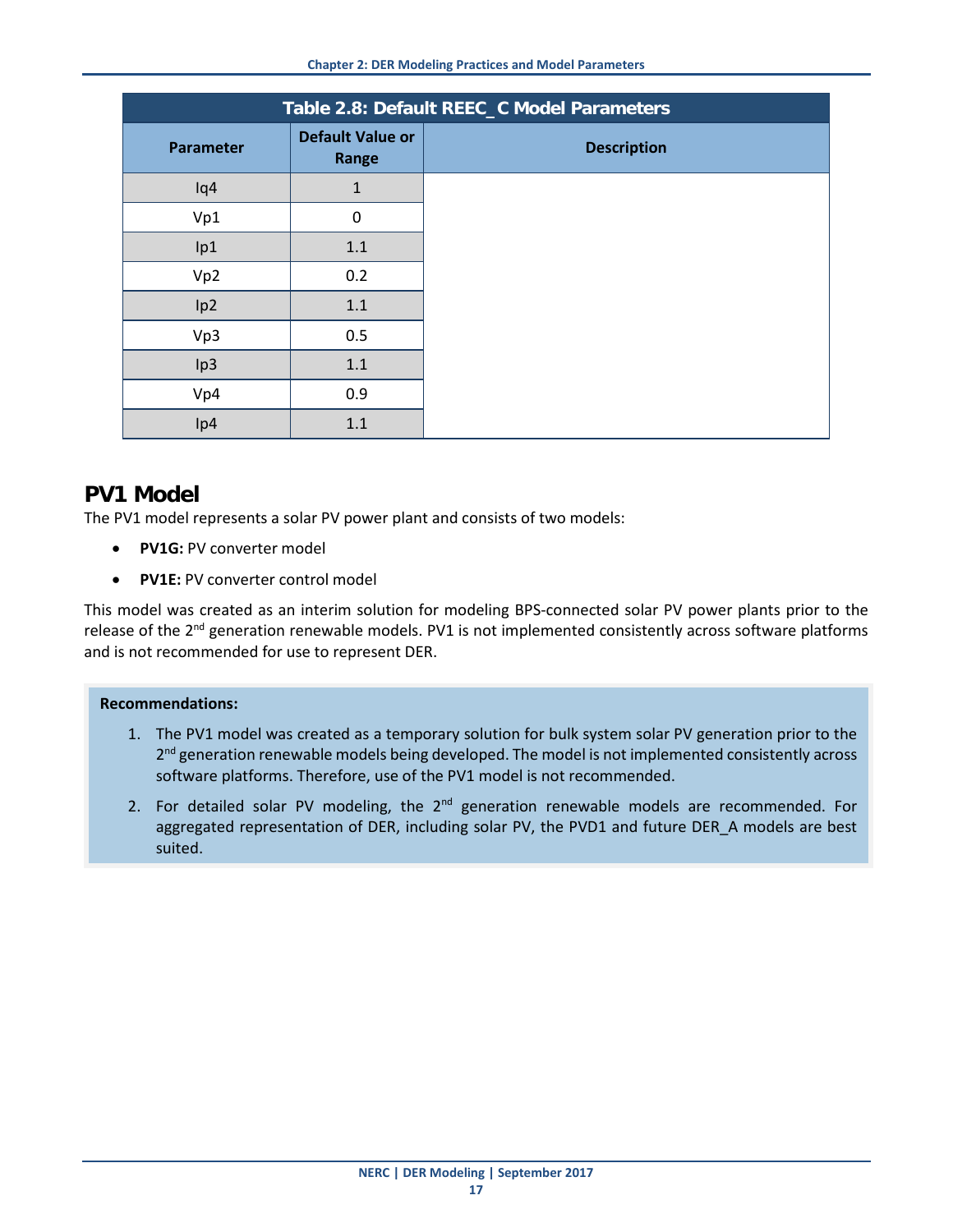### <span id="page-21-0"></span>**PVD1 Model**

The PVD1 model can represent distribution-connected small PV plants (U-DER) or an aggregate of multiple PV plants (R-DER). The model is a simple current injection with capability to represent basic control strategies. The model allows for two reactive power controls including constant reactive power and volt-var control at the generation terminals. It also allows for constant active power output or over-frequency response. It also includes voltage and frequency tripping characteristics that trip all or a portion of the generation and allows a certain percentage to restore output after the disturbance, effectively representing a mix of legacy (trip) and modern (ride-through) resources $61$ .

The partial trip characteristic in PVD1 is implemented using a logic block that resembles a voltage versus current (VI) characteristic of the inverter. The use of this block has a different objective in the PVD1 model than the low voltage power logic block in the 2<sup>nd</sup> generation renewable models. It is being used here to represent the linear drop of voltage across a distribution network, thus it is being used to represent the aggregate tripping response of widely distributed resources across a distribution network, rather than the VI characteristic of the inverter. This leads to the following two notable differences in its implementation and choice of default values:

- The linear curve of the block is also used to represent partial tripping for high voltage conditions.
- The parameters vt0 and vt1 used for modeling partial tripping during low voltage conditions, or the parameters vt2 and vt3 for high voltage, may be set much closer to the nominal voltage than the default values recommended for the LVPL block implemented in the  $2<sup>nd</sup>$  Generation Renewable Models since PVD1 is modeling aggregated response of many inverter-based resources.

The partial tripping voltage response curve points may differ depending on feeder characteristics and DER performance settings. If partial voltage tripping of DER is of interest for the system planner, the values for parameters vt0 and vt1 may be chosen close to the trip threshold of interest, for example 0.5 pu. If the performance of DER during low voltage ride-through is of interest for the system planner, the values for these parameters may be chosen to  $vt1 = 0.88$  pu and  $vt0 = 0.5$  pu to replicate Mandatory Operation for abnormal voltage conditions below 0.88 pu and Momentary Cessation for abnormal voltage conditions below 0.5 pu as required by CA Rule 21 and P1547 Category III.

<span id="page-21-1"></span>

| <b>Table 2.9: Default PVD1 Model Parameters</b><br>(Source: EPRI) |                                   |                                            |                                                                   |  |
|-------------------------------------------------------------------|-----------------------------------|--------------------------------------------|-------------------------------------------------------------------|--|
| <b>Parameter</b>                                                  | <b>IEEE 1547-</b><br>2003 Default | <b>CA Rule 21</b><br>Default <sup>62</sup> | <b>Description</b>                                                |  |
| pqflag                                                            | 0                                 | 0                                          | Priority to reactive (pqflag = 1) or active (pqflag=0)<br>current |  |
| XC.                                                               | $\Omega$                          | $\Omega$                                   | Line drop compensation reactance (pu)                             |  |
| qmx                                                               | $\Omega$                          | $-0.44$                                    | Maximum reactive power command (pu)                               |  |
| qmn                                                               | $\Omega$                          | $-0.44$                                    | Minimum reactive power command (pu)                               |  |
| v0                                                                | $\Omega$                          | 0.98                                       | Lower limit of deadband for voltage droop response                |  |

Table 2.9 provides default values for representing a solar PV DER for either IEEE 1547-2003<sup>8</sup> and CA Rule 21<sup>62</sup>.

<span id="page-21-3"></span><span id="page-21-2"></span><sup>&</sup>lt;sup>61</sup> Western Electricity Coordinating Council, "WECC Solar Plant Dynamic Modeling Guidelines," Salt Lake City, April 2014, accessed January 2017. [Online]. Available[: https://www.wecc.biz/Reliability/WECC%20Solar%20Plant%20Dynamic%20Modeling%20Guidelines.pdf.](https://www.wecc.biz/Reliability/WECC%20Solar%20Plant%20Dynamic%20Modeling%20Guidelines.pdf)  $62$  The same values may be used to represent performance requirements currently specified in IEEE P1547/D6 (12/2016).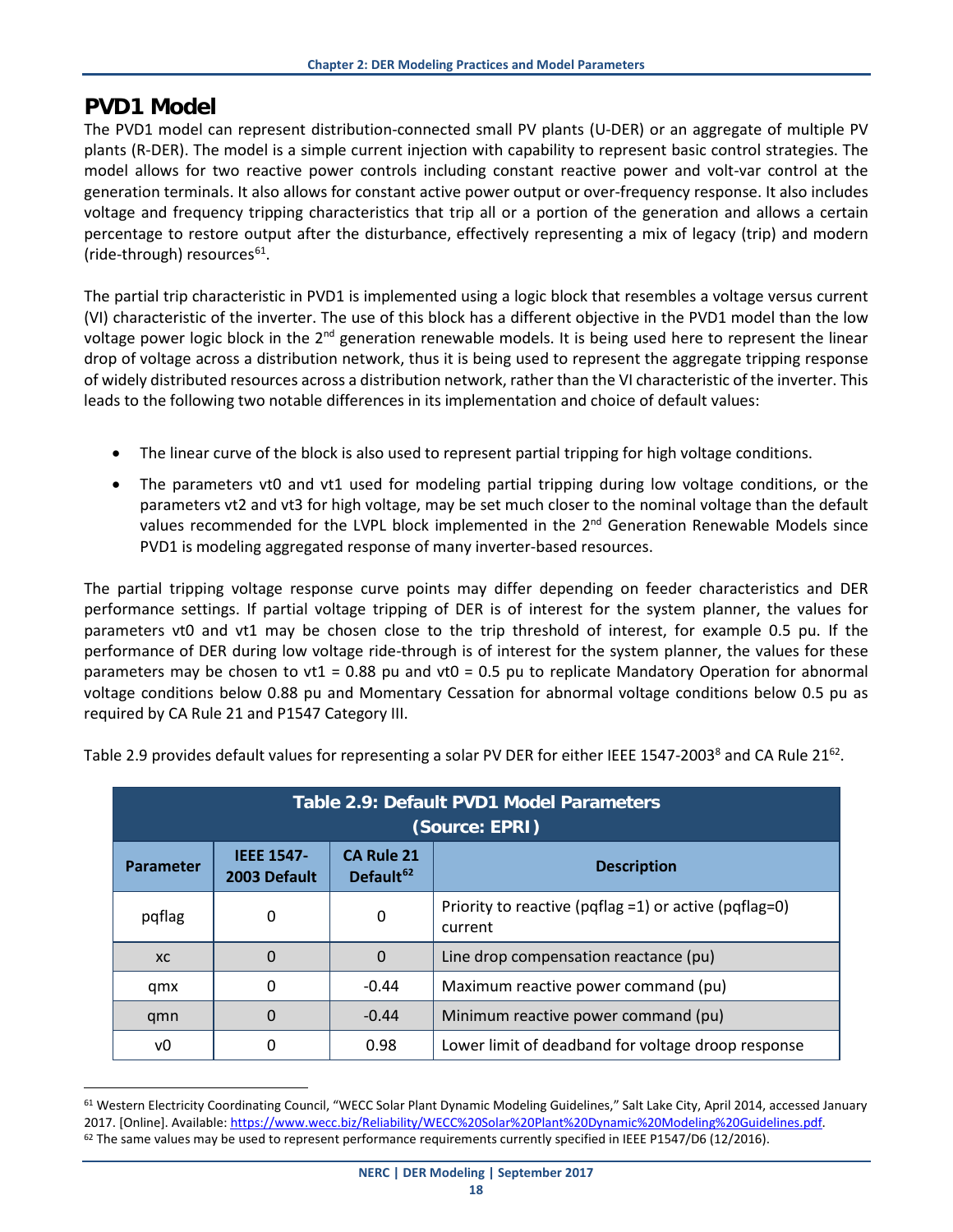<span id="page-22-0"></span>

| Table 2.9: Default PVD1 Model Parameters<br>(Source: EPRI) |                                   |                                            |                                                                                                |
|------------------------------------------------------------|-----------------------------------|--------------------------------------------|------------------------------------------------------------------------------------------------|
| <b>Parameter</b>                                           | <b>IEEE 1547-</b><br>2003 Default | <b>CA Rule 21</b><br>Default <sup>62</sup> | <b>Description</b>                                                                             |
| v1                                                         | 1.3                               | 1.02                                       | Upper limit of deadband for voltage droop response                                             |
| dqdv                                                       | $\mathbf 0$                       | 0.06                                       | Voltage droop characteristic                                                                   |
| fdbd                                                       | $-99$                             | $-0.0006^{46}$                             | Overfrequency deadband for governor response (pu)                                              |
| ddn                                                        | 0                                 | 0.05                                       | Down regulation droop gain (pu)                                                                |
| imax                                                       | 1.2                               | 1.2                                        | Apparent current limit (pu)                                                                    |
| vt0                                                        | $0.88^{63}$                       | 0.50                                       | Voltage tripping response curve point 0 (pu)                                                   |
| vt1                                                        | $0.90^{63}$                       | 0.52                                       | Voltage tripping response curve point 1 (pu)                                                   |
| vt2                                                        | $1.10^{63}$                       | 1.19                                       | Voltage tripping response curve point 2 (pu)                                                   |
| vt3                                                        | $1.20^{63}$                       | 1.21                                       | Voltage tripping response curve point 3 (pu)                                                   |
| vrflag                                                     | $\mathbf 0$                       | $\mathbf{1}$                               | Voltage tripping method <sup>64</sup>                                                          |
| ft0                                                        | 59.5                              | 56.5                                       | Frequency tripping response curve 0 (Hz)                                                       |
| ft1                                                        | 59.7                              | 57                                         | Frequency tripping response curve 1 (Hz)                                                       |
| ft2                                                        | 60.3                              | 61.9                                       | Frequency tripping response curve 2 (Hz)                                                       |
| ft3                                                        | 60.5                              | 62.1                                       | Frequency tripping response curve 3 (Hz)                                                       |
| frflag                                                     | $\mathbf 0$                       | $\mathbf{1}$                               | Frequency tripping method <sup>65</sup>                                                        |
| tg                                                         | 0.02                              | 0.02                                       | Inverter current lag time constant (sec)                                                       |
| tf                                                         | 0.05                              | 0.05                                       | Frequency transducer time constant (sec)                                                       |
| vtmax                                                      | 1.2                               | 1.2                                        | Voltage limit used in high voltage reactive power logic<br>(pu)                                |
| lvpnt1                                                     | 0.8                               | $0.8^{33}$                                 | High voltage point for low voltage active current<br>management function <sup>34,35</sup> (pu) |
| lvpnt0                                                     | 0.4                               | $0.4^{33}$                                 | Low voltage point for low voltage active current<br>management function <sup>34,35</sup> (pu)  |
| qmin                                                       | $-1.3$                            | $-1.44$                                    | Limit in high voltage reactive power logic (pu)                                                |
| Khv (accel)                                                | $\mathbf 0$                       | 0.7                                        | Acceleration factor used in high voltage reactive power<br>logic (pu)                          |

<span id="page-22-1"></span> <sup>63</sup> Values may differ depending on feeder characteristics.

<span id="page-22-2"></span><sup>64</sup> Latching of legacy DER (trip) = 0; partially self-resetting with modern DER (ride-through) is  $0 <$  vrflag  $\leq 1$ .

<span id="page-22-3"></span><sup>65</sup> Latching of legacy DER (trip) = 0; partially self-resetting with modern DER (ride-through) is  $0 <$  frflag  $\leq 1$ .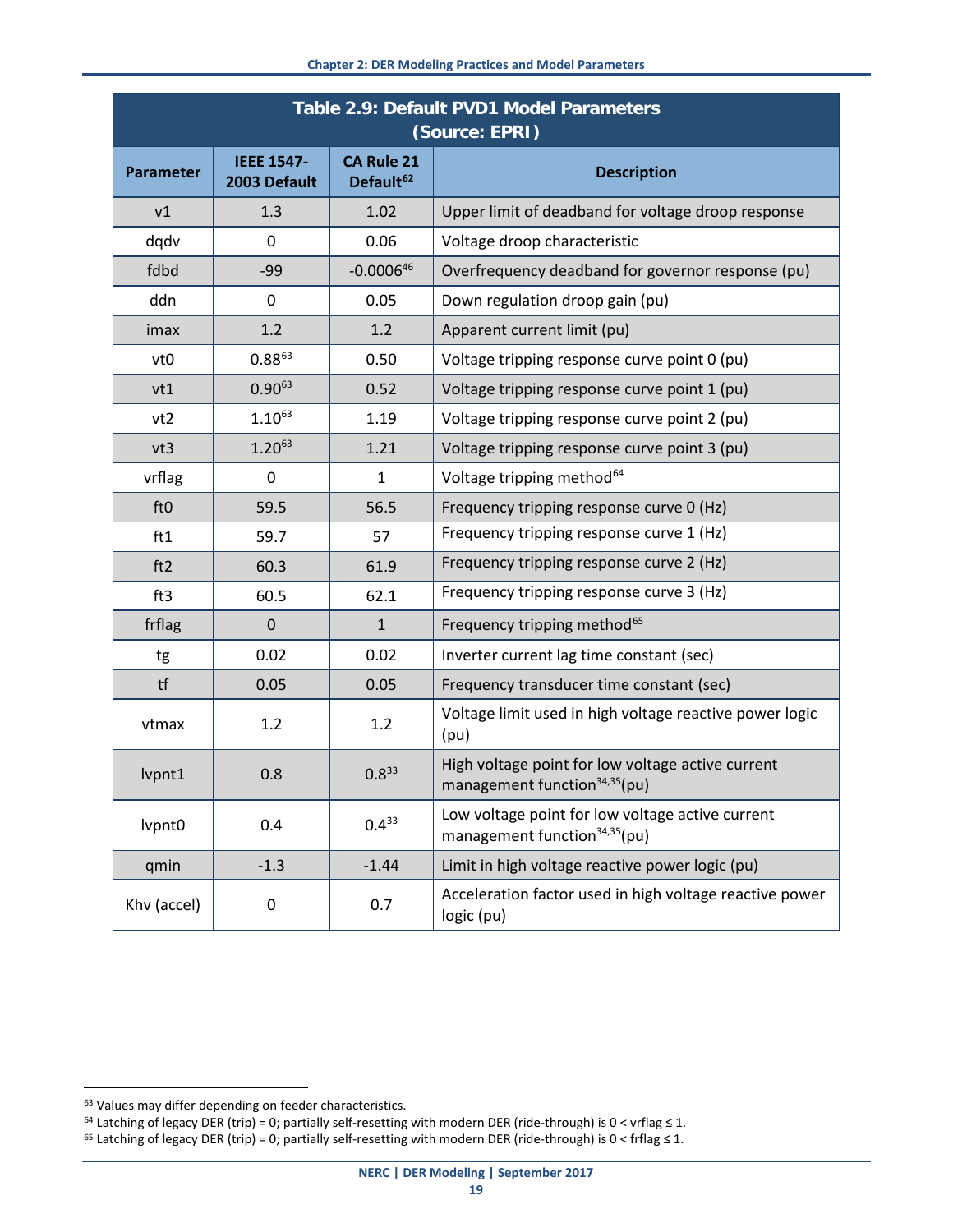- 1. Based on the existing set of models available in commercial software tools, the PVD1 model is the most flexible, easy to use, and appropriate model for representing aggregate solar R-DER.
- 2. The PVD1 model is a reasonable representation for U-DER, particularly when specific equipment and control settings are not available.
- 3. The PVD1 model may not be adequate for detailed system studies with very high DER penetration levels in certain regions or other special studies.
- 4. If the performance of legacy DER (tripping) and modern DER (ride-through) is modelled by use of a single instance of the *pvd1* model, values for the v*rflag* and *frflag* between 0 and 1 may be used to represent partial tripping due to evolving interconnection standards.
- 5. If the performance of smart inverter functions like voltage control, frequency droop control, and ridethrough is modelled, then explicitly model two instances of the PVD1 model at a load bus (one for legacy DER and one for modern DER) starting with the parameters listed in Table 2.9.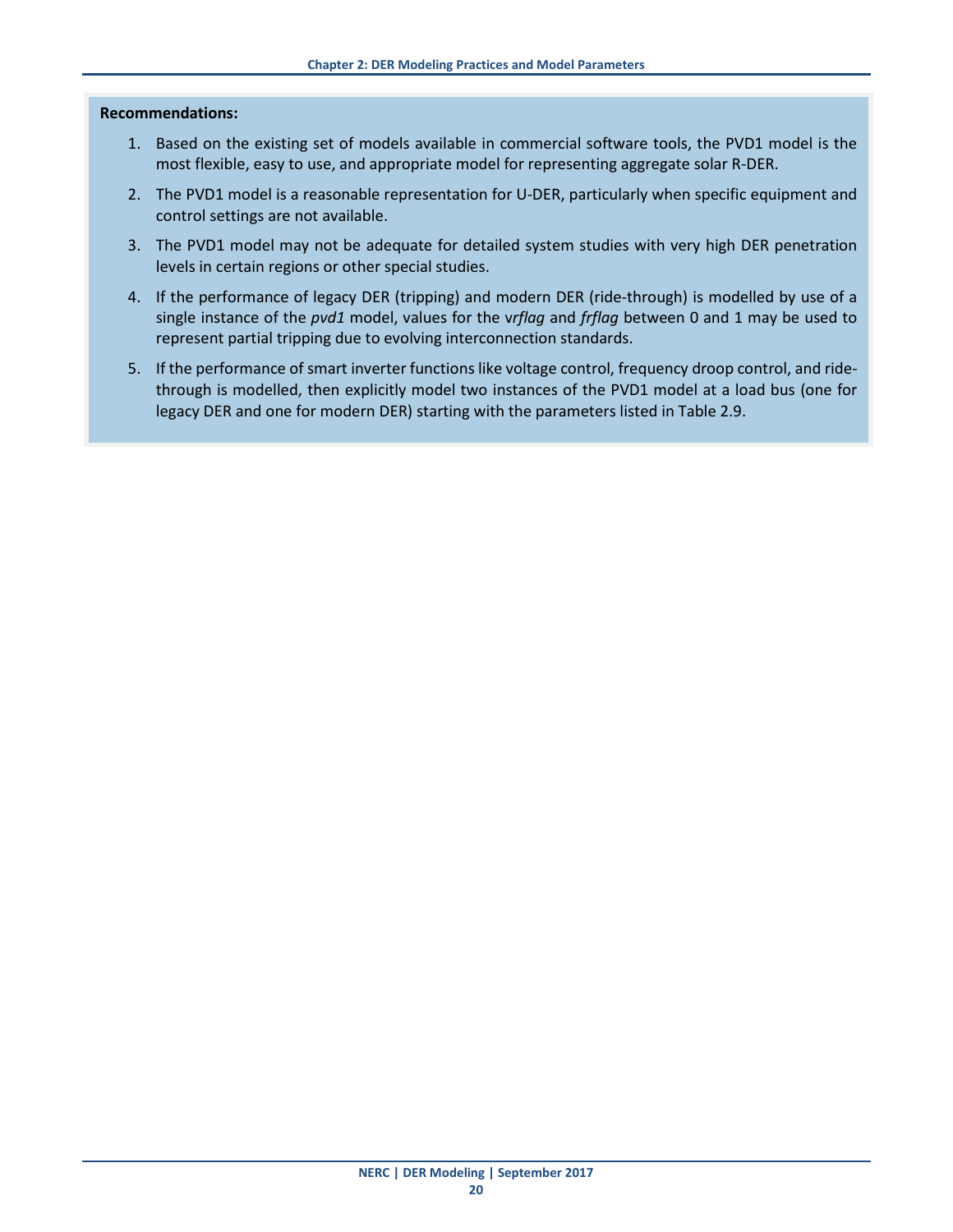## <span id="page-24-0"></span>**DER\_A Model**

The DER A model is a simplified version of the utility-scale generic PV model (regc a, reec b, repc a) with a significantly reduced set of parameters. It will be an improvement over the pvd1 model in that it includes additional modeling flexibility for more advanced and representative capabilities being introduced in the updated version of the IEEE 1547 standard and California Rule 21. The model includes less parameters than other DER models while maintaining the following functional features $66$ :

- Frequency control with droop control and asymmetric deadband
- Voltage control with proportional control and asymmetric deadband (may be used to either represent steady-state voltage control or dynamic voltage support, depending on chosen time constants)
- Constant power factor and constant reactive power control modes
- Inverter cutout at low and high voltage, including a four-point piecewise linear gain used to model the aggregate response from a large number of resources
- Representation of a fraction of resources that re-energize following a low/high voltage condition (representation of legacy trip and modern ride-through resources in a single model)
- Representation of a fraction of resources that re-energize following a low/high frequency condition (representation of legacy trip and modern ride-through resources in a single model)
- Ramp rate limits and active power recovery limits following a fault or during frequency response
- Active-reactive power priority options (may be used to represent dynamic voltage support during abnormal voltage conditions)
- Capability to represent generating resource or inverter-based energy storage resources

This model is currently under final revisions and has not yet been implemented and tested in the commercial software platforms. It is expected that the model will be fully benchmarked and available in the commercial software platforms in late 2017 to early 2018.

- 1. The DER\_A model is the most appropriate model for representing aggregated R-DER based on its flexibility in modeling DER controls and its ease of use.
- 2. Once the DER\_A model is finalized, commercial vendors will implement this model as part of their standard model libraries. Once available, entities should adopt the DER\_A model for modeling U-DER and applicable R-DER, as appropriate.
- 3. Commercial software vendors should adopt the DER\_A model as the DER component of the composite load model (CLM).

<span id="page-24-1"></span> <sup>66</sup> P. Pourbeik, "Proposal for DER\_A Model," WECC Renewable Energy Task Force Memo, Rev. 3, March 2017.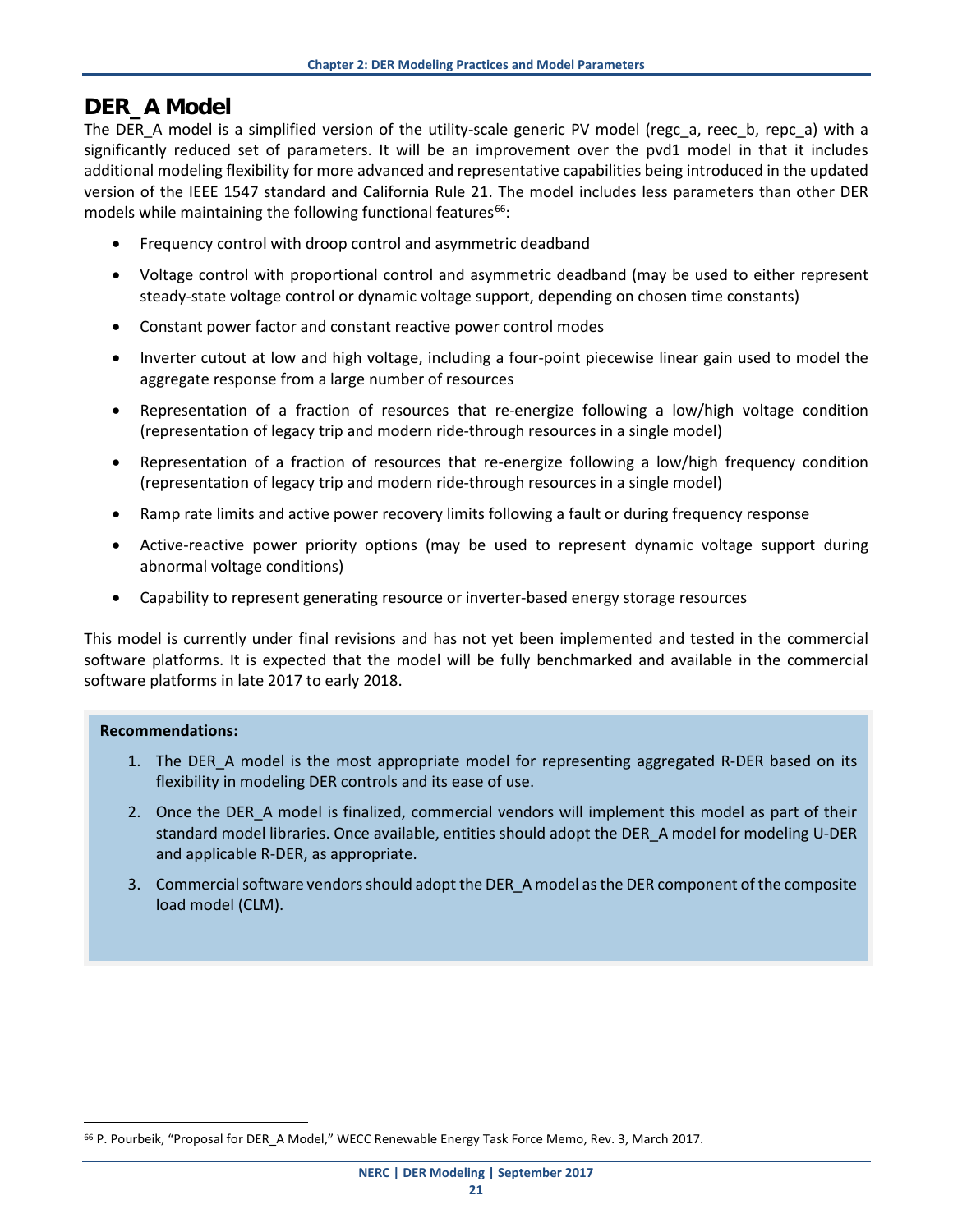<span id="page-25-0"></span>This section provides recommendations as to how the modeling options from the previous section can be applied for consistent modeling of R-DER and U-DER.

## <span id="page-25-1"></span>**U-DER Modeling Capabilities**

Table 3.1 shows the software platforms' capability to models each of the DER described as U-DER.

| <b>Table 3.1: U-DER Modeling Options</b>    |                          |             |           |           |     |  |  |
|---------------------------------------------|--------------------------|-------------|-----------|-----------|-----|--|--|
|                                             | <b>BPS Model Options</b> |             |           |           |     |  |  |
| <b>Model</b>                                | <b>PSLF</b>              | <b>PSSE</b> | <b>PW</b> | <b>PT</b> | V&R |  |  |
| <b>Synchronous Machine Models</b>           | X                        | X           | X         | X         | X   |  |  |
| 2 <sup>nd</sup> Generation Renewable Models | x                        | x           | x         | x         | x   |  |  |
| PV <sub>1</sub>                             | X                        | X           | X         | $X^{67}$  |     |  |  |
| PVD <sub>1</sub>                            | X                        |             | x         |           |     |  |  |
| DER A <sup>68</sup>                         |                          |             |           |           |     |  |  |

- 1. Synchronous DER should be modeled using the gentpj model with Kis = 0.
	- a. When equipment data is available, that data can be used to develop a representative dynamic model.
	- b. If data is not available, engineering judgment may be applied and default parameters are provided in this guideline.
	- c. The gencls model should not be used, to avoid any unnecessary instability issues in the interconnection-wide cases.
- 2. The  $2^{nd}$  generation generic renewable models can be used in specific situations where detailed modeling is deemed necessary by the TP or PC. However, these models are highly complex for modeling U-DER where detailed information is not available. Other models are better suited for these situations.
- 3. The PVD1 model is the most reasonable generic model representation of a U-DER resource(s) available in commercial software tools. It is is particularly useful in situations where detailed modeling information is not available. This model is recommended over the PV1 model for these reasons.
- 4. The DER A model, when made available, should be used to model the majority of U-DER. This model is under development and expected in commercial software tools in late 2017 or early 2018.

<span id="page-25-2"></span> <sup>67</sup> TSAT supports the pv1g model in PSLF dynamic data.

<span id="page-25-3"></span><sup>68</sup> The DER\_A model is still under development.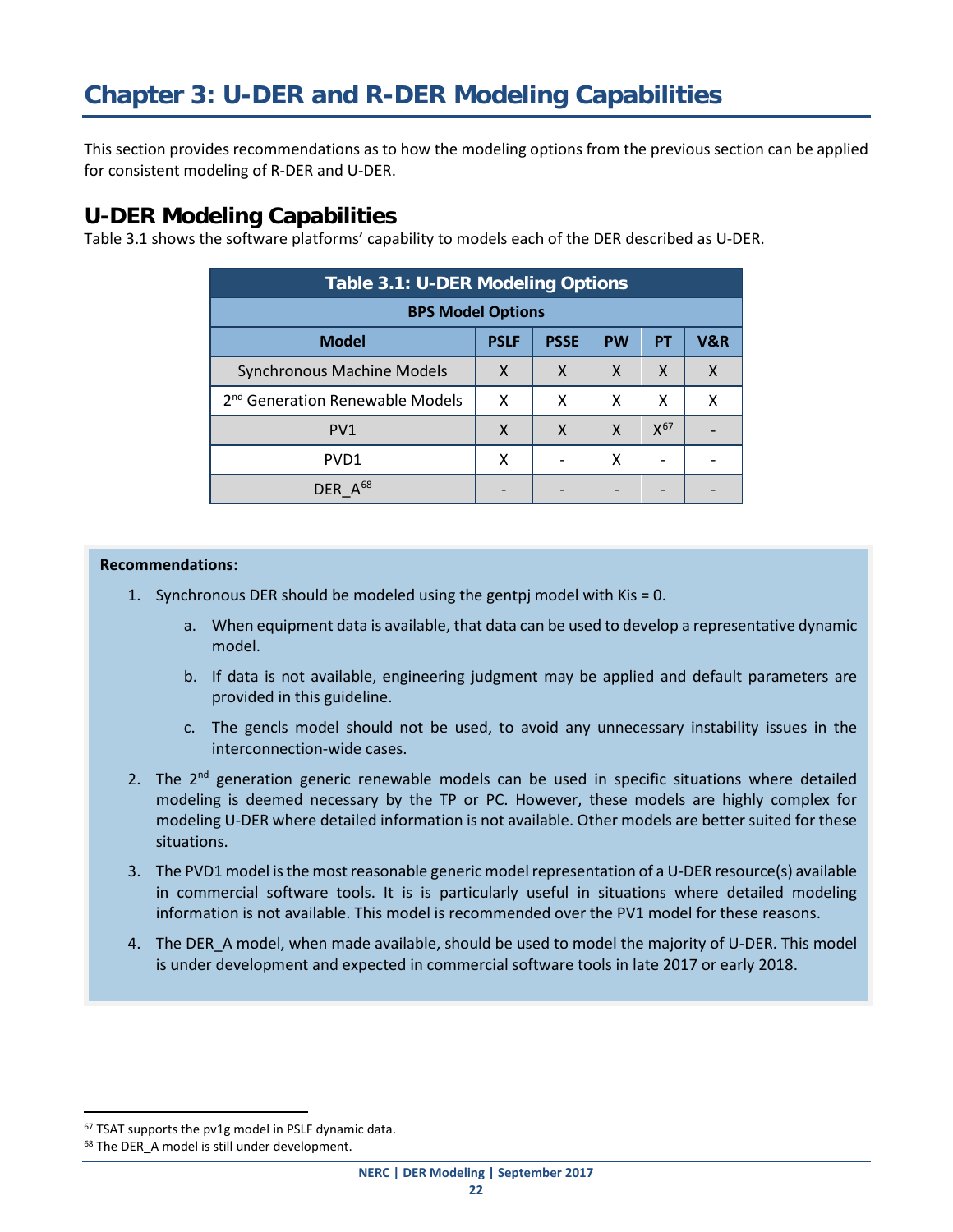## <span id="page-26-0"></span>**R-DER Modeling Capabilities**

R-DER modeling is integrated into the dynamic load models, and therefore R-DER modeling capability is available in the dynamic load models that include a DER component. Table 3.2 shows the dynamic load models and their associated DER model, if applicable.

| Table 3.2: R-DER Modeling Capability |                                |                                                                            |                                             |
|--------------------------------------|--------------------------------|----------------------------------------------------------------------------|---------------------------------------------|
| <b>Criteria</b>                      | <b>Modularized</b><br>Approach | <b>DER in CLM</b>                                                          | <b>DER Model in CLM</b>                     |
| <b>GE PSLF</b>                       | cmpldw $2^{69}$                | cmpldwg                                                                    | Simplified version of PVD1                  |
| <b>PTI PSSE</b>                      | N <sub>o</sub>                 | <b>None</b>                                                                | <b>None</b>                                 |
| PowerWorld Simulator                 | Yes                            | DER can be used in<br>conjunction with any load<br>model, including CMPLDW | <b>DGPV</b><br>(simplified version of PVD1) |
| PowerTech TSAT                       | <b>No</b>                      | <b>None</b>                                                                | <b>None</b>                                 |
| V&R Energy POM                       | No.                            | None                                                                       | None                                        |

#### <span id="page-26-1"></span>**Composite Load Model with DER Included**

The composite load model that includes DER as an element in the model (e.g., cmpldwg) uses a simplified version of the PVD1 model. The block diagram for this model is shown in Figure 3.1 and default parameter values for the DER parameters of the model are provided in Table 3.3.[70](#page-26-3)

The block diagram centers around a current limit logic control that simply monitors the active and reactive current and determines if a limiter needs to apply. Terminal voltage and frequency are used for the tripping mechanisms that will trip a linear amount of generation between the thresholds where generation begins tripping and where generation is fully tripped. These tripping levels apply to high and low frequency and voltages. The reconnection settings allow for some fraction of the DER to reconnect after the voltage or frequency tripping, effectively allowing representing a mix of legacy (trip) and modern (ride-through) resources similar to the PVD1 model. This simplified modeling approach represents an aggregated response of many distributed resources on the distribution system and is not intended to represent a single unit or plant directly.

<span id="page-26-2"></span> <sup>69</sup> This is available in PSLF v21.

<span id="page-26-3"></span><sup>70</sup> Western Electricity Coordinating Council, "WECC Specifications for Modeling Distributed Generation in Power Flow and Dynamics," Salt Lake City, Feb 2015, accessed January 2017. [Online]. Available:

[https://www.wecc.biz/Reliability/WECC%20Specifications%20for%20Modeling%20Distributed%20Generation%20in%20PF%20and%20DY](https://www.wecc.biz/Reliability/WECC%20Specifications%20for%20Modeling%20Distributed%20Generation%20in%20PF%20and%20DY.docx) [.docx.](https://www.wecc.biz/Reliability/WECC%20Specifications%20for%20Modeling%20Distributed%20Generation%20in%20PF%20and%20DY.docx)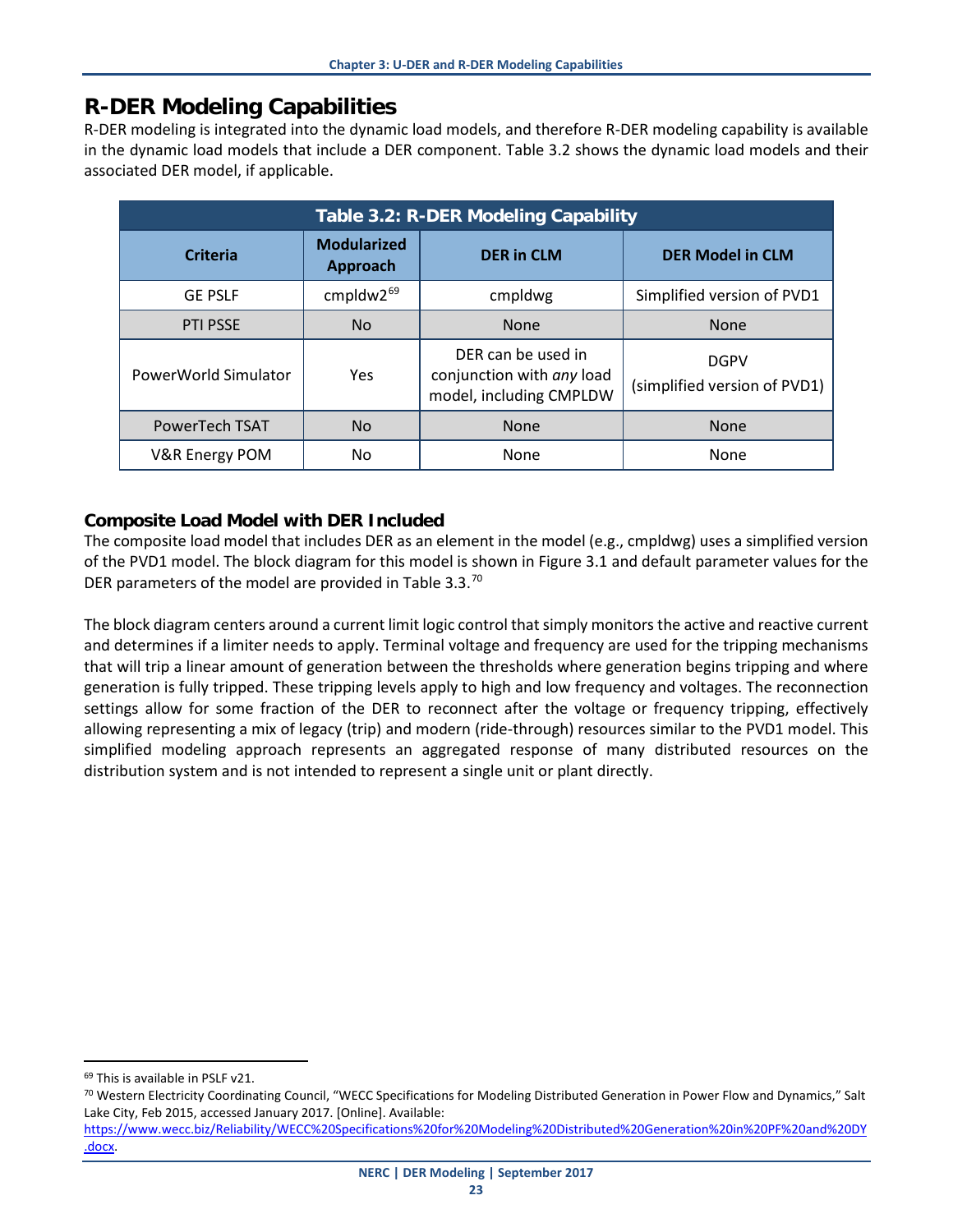

**Figure 3.1: Block Diagram of DER Component in Composite Load Model (cmpldwg) (Source: GE PSLF)**

| Table 3.3: Default in cmpldwg DER Model Parameters<br>(Source: EPRI, GE) |                                   |                                            |                                                    |
|--------------------------------------------------------------------------|-----------------------------------|--------------------------------------------|----------------------------------------------------|
| <b>Parameter</b>                                                         | <b>IEEE 1547-</b><br>2003 Default | <b>CA Rule 21</b><br>Default <sup>62</sup> | <b>Description</b>                                 |
| <b>DGtype</b>                                                            | $0$ or $1$                        | 0 or 1                                     | Type of DER <sup>71</sup>                          |
| Pflgdg                                                                   | $\overline{2}$                    | 2                                          | Data input method <sup>72</sup>                    |
| Pgdg                                                                     | 0                                 | 0                                          | DER active power <sup>73</sup>                     |
| Pfdg                                                                     | $\Omega$                          | $\Omega$                                   | DER power factor <sup>74</sup>                     |
| Imax                                                                     | 1.2                               | 1.2                                        | Maximum current (pu)                               |
| Vt <sub>0</sub>                                                          | $0.88^{63}$                       | $0.50^{60}$                                | Voltage (pu) below which all generation is tripped |
| Vt1                                                                      | 0.90 <sup>63</sup>                | $0.52^{60}$                                | Voltage (pu) below which generation starts to trip |

<span id="page-27-0"></span> $71$  1 = PV System; 0 = None.

<span id="page-27-1"></span> $72$  0 = Pgdg is specified as fraction of Pload; 1 = Pgdg is specified in MW; 2 = Use Pdgen and Qdgen from load table. It is recommended to use Pflgdg = 2, as specified in the NERC Reliability Guideline on DER Modeling.

<span id="page-27-2"></span><sup>&</sup>lt;sup>73</sup> Fractional value if Pflgdg = 0; MW value if Pflgdg = 1; ignored if Pflgdg = 2.

<span id="page-27-3"></span><sup>&</sup>lt;sup>74</sup> DER power factor if Pflgdg = 0 or 1; ignored if Pflgdg = 2.